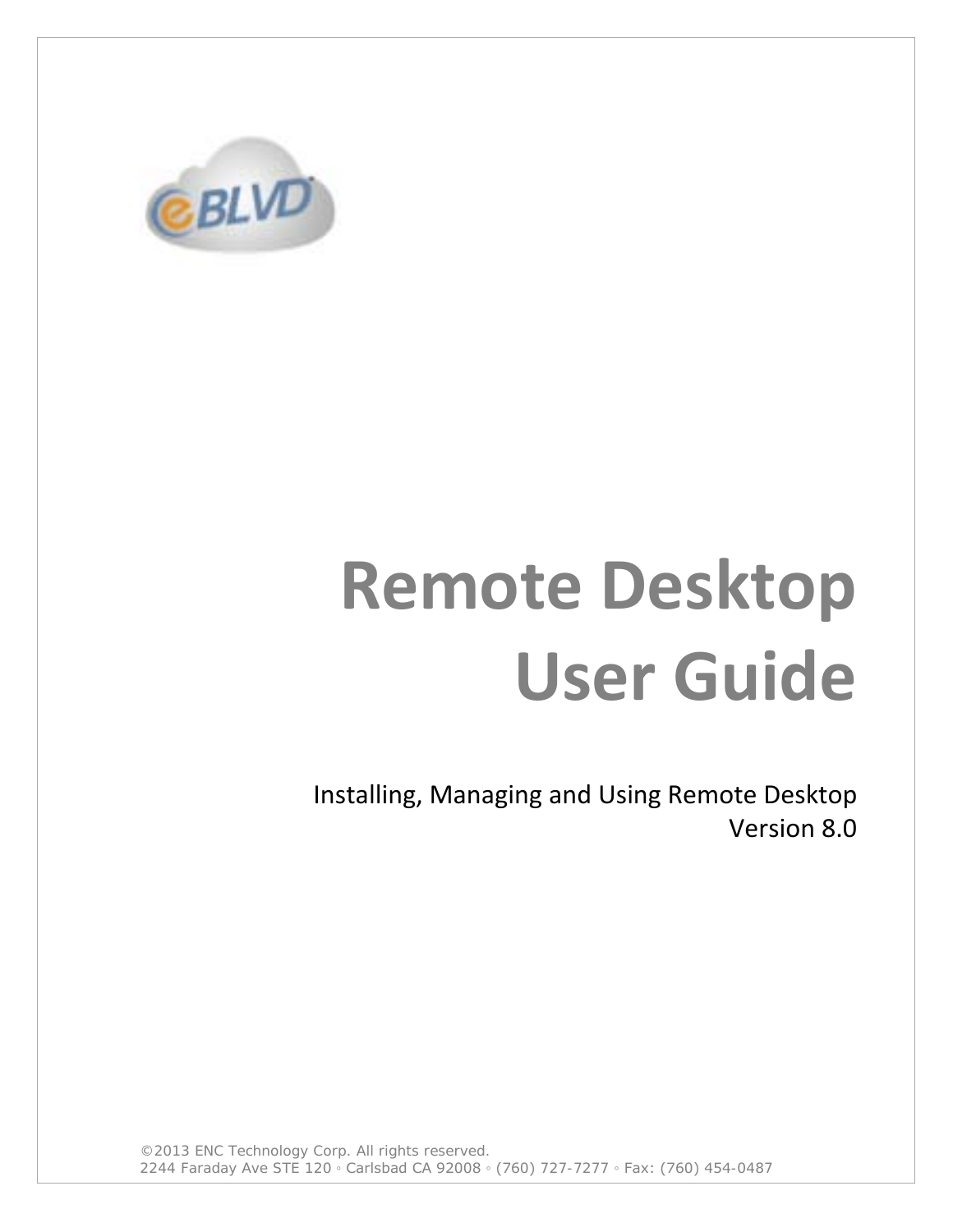**Welcome!…**

Welcome to eBLVD Remote Desktop®.

Always have your PC with you - even when you don't have your PC! Imagine the convenience of being about to access your desktop from ANY PC, anywhere, anytime.

eBLVD Remote Desktop is a web-based tool designed to provide fast, easy, affordable and secure remote access and control. You can remotely access, support and manage from 1 to 1000 PCs from anywhere with a simple click of your mouse.

With eBLVD, you'll quickly discover that you can:

- Increase both your flexibility and your productivity
- Connect to your home or office computer quickly and easily, whether you're at home, at work, or on the road
- Access the files, photos, and documents stored on your remote computer from anywhere
- Help clients, coworkers, friends, and family—online
- ...And it's low cost just pennies a day for unlimited use make us the industry value leader

With our Corporate Plan you can also:

- Reduce computer management costs & headaches while increasing efficiency
- Eliminate the need to travel to other sites Remote Desktop makes geography inconsequential
- Manage computers after hours when your users are away from their systems -- without interruption

eBLVD.com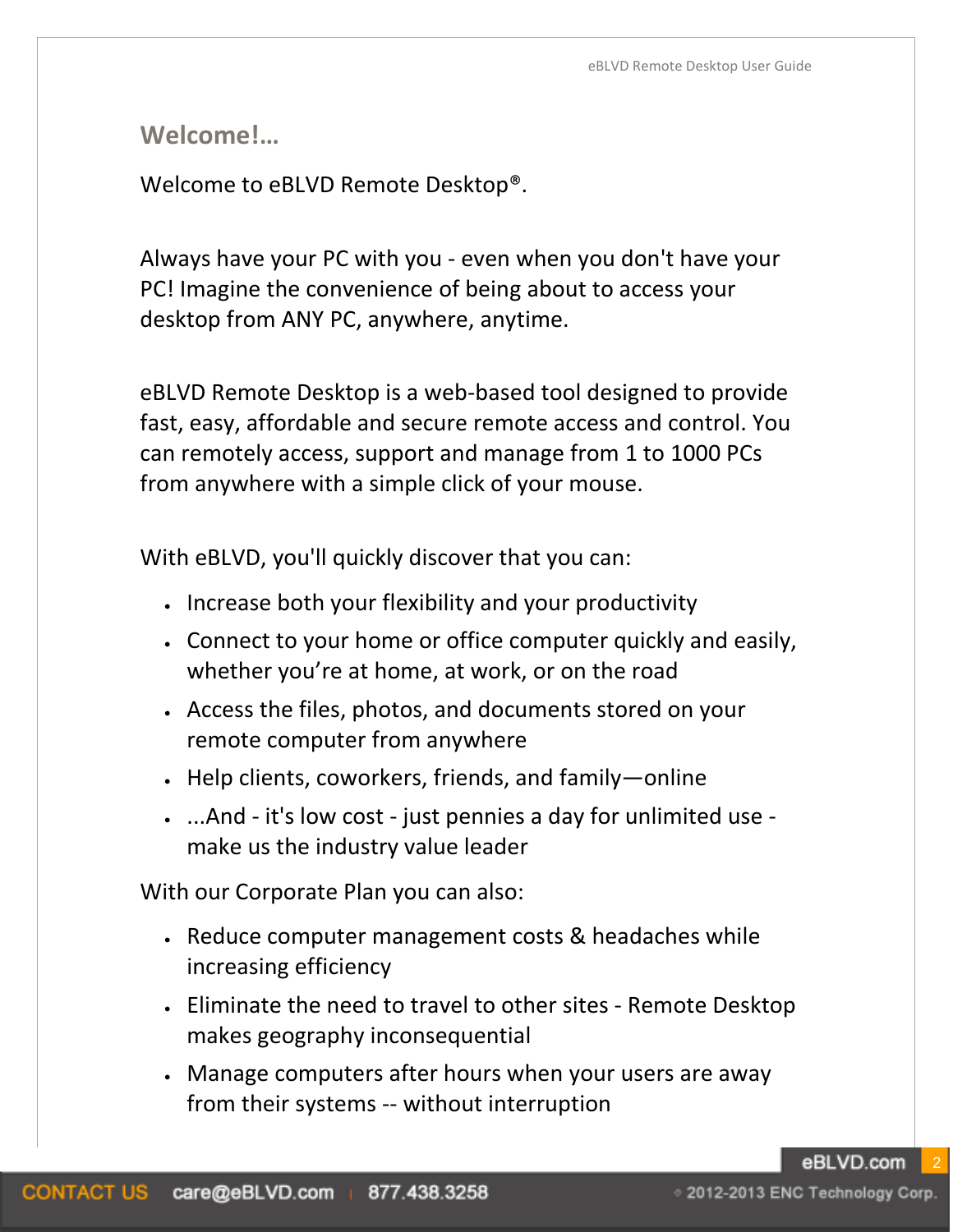• Realize a proven return on your investment after just a few sessions

In just a few minutes, you'll be equipped to start remotely viewing and controlling your PC(s) anytime, anywhere.

**U** Note: Information in this document is subject to change without notice. The software described in this document is furnished under a license agreement or nondisclosure agreement. The software and documentation may be used or copied only in accordance with the terms of those agreements. No part of this publication may be reproduced, stored in a retrieval system, or transmitted in any form or any means electronic or mechanical, including photocopying and recording for any purpose other than the purchaser's personal use without the written permission of ENC Technology Corp.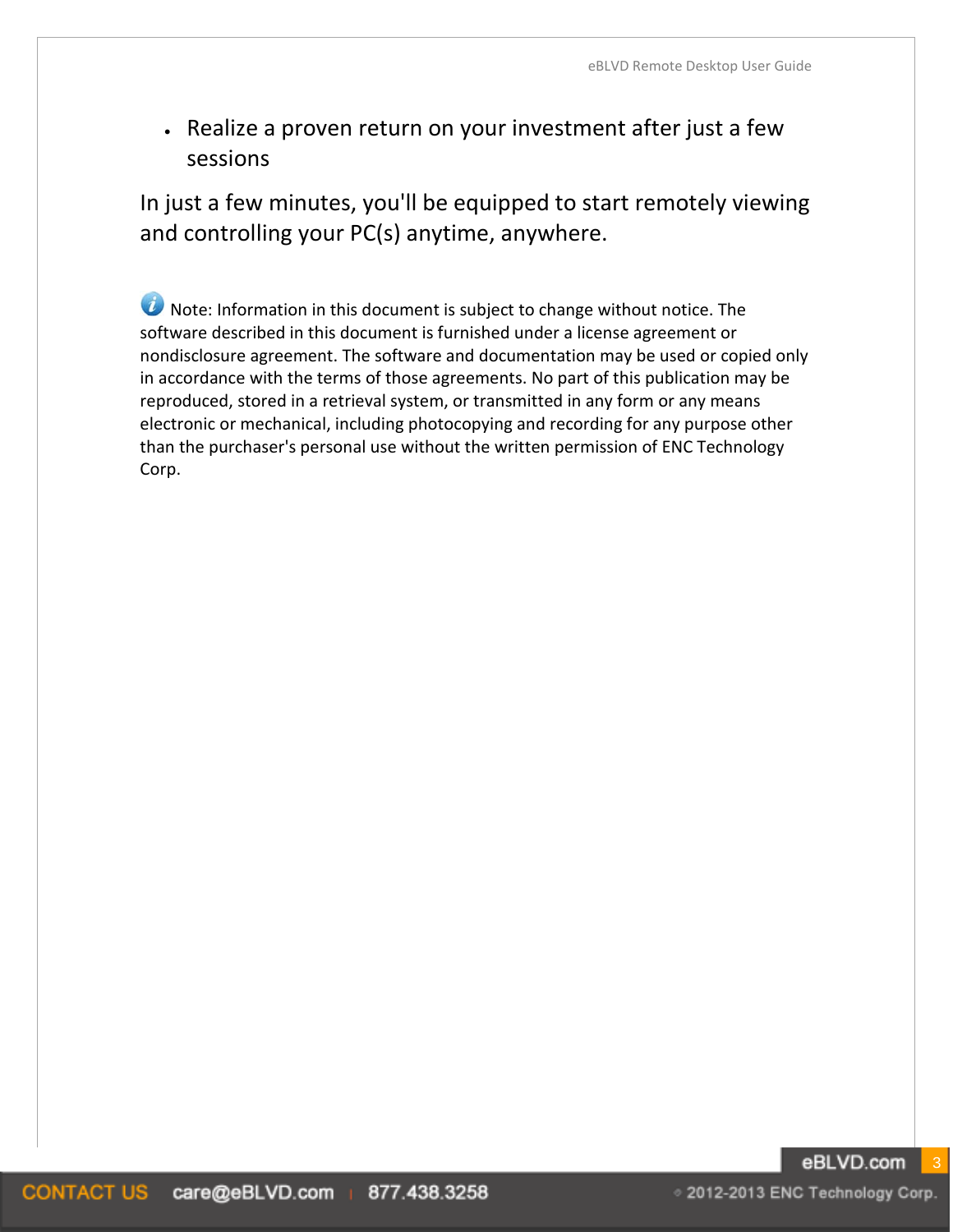# **Let's get started**

Now, you can maintain access to your PC, files, programs, email, and network while traveling. Or even eliminate travel expenses all together by controlling PCs in your corporate network anywhere! All you need is a web browser and you're in! It's fast, easy and secure.

The Personal License provides unlimited remote desktop access for individuals. With the Corporate license, you can view and control any number of computers online to access, support and manage -- anytime, anywhere.

The Corporate License is designed for IT management and staff, consultants, support providers, software companies, professional service organizations, and anyone who needs to quickly and effortlessly access, support, or manage a group of computers, servers, and POS systems.

#### **The Basics:**

Sign up at eBLVD.com to launch the Setup Wizard, which installs the Remote Desktop applet, allowing you to connect. Setup takes less than a minute, and no configuration is necessary.

Once you're set up, you just sign in to your account using any web browser from anywhere to see your PC or list of PCs. Click the "Connect" button, enter the password for the PC you want to control, and you're in business. It really couldn't be any easier.

eBLVD.com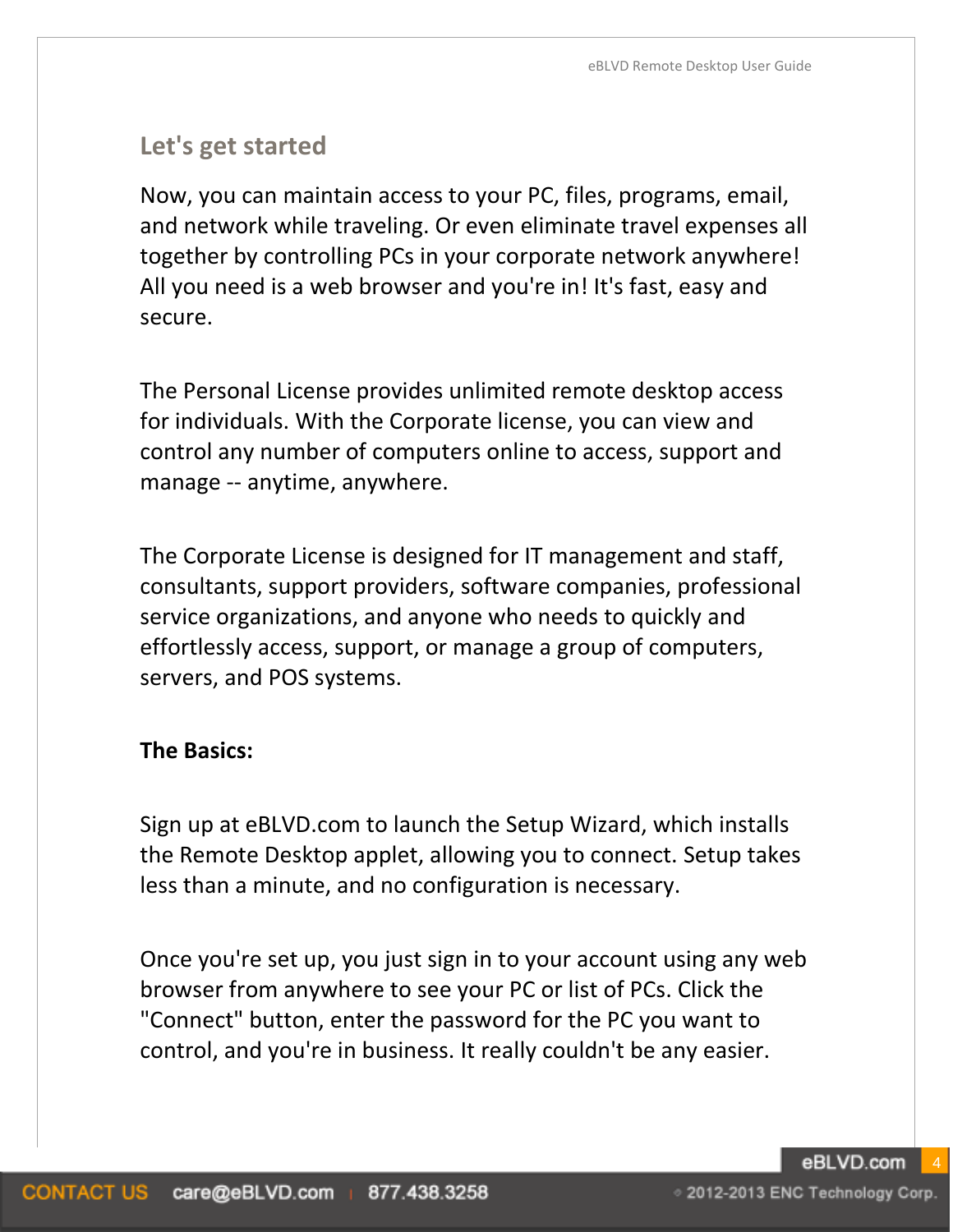The eBLVD **Client**—a plug-in for your Web browser authenticates you and starts the eBLVD Remote Desktop session automatically - displaying the Host PC on your screen.

If you have the Corporate license, you can setup a remote access page, customizable with your URL, logo, colors and contact info. You will also have granular access controls for managing multiple user's access to a computer or group of computers.

○ 2012-2013 ENC Technology Corp.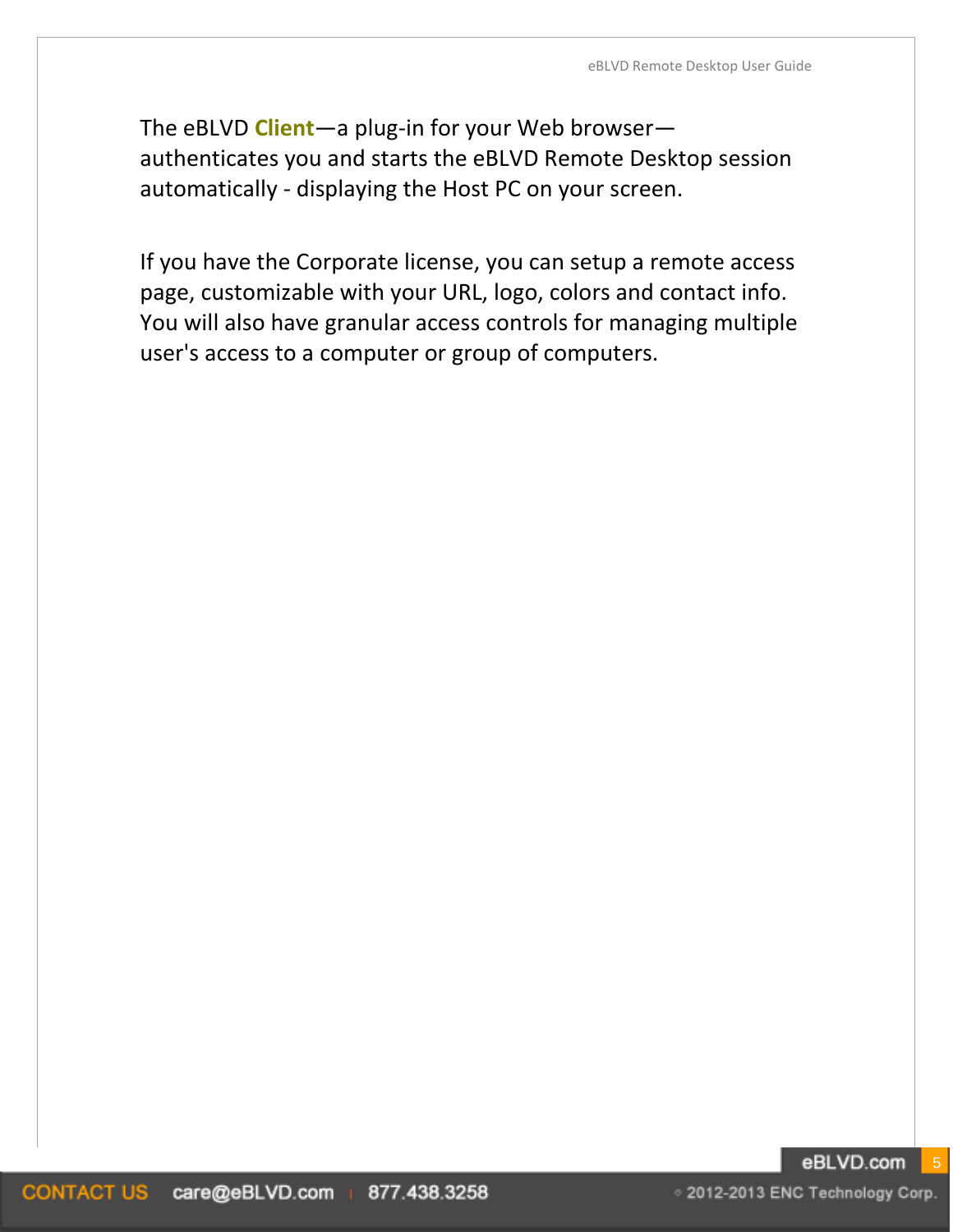# **Setting up a host PC**

Before you can access your PC remotely, you first need to create your account , install the eBLVD host applet (first time only) and leave the PC accessible. To do this, you will need to be at the PC and have the Username and password you used to register.

#### **To create your account** (first time users):

Direct your browser to [http://RemoteDesktop.eBLVD.com.](http://remotedesktop.eblvd.com/) Click "Sign Up ", then choose "Buy it Now" or "14-Day Free Trial.

Enter your name, email address, desired username, password, and click "Create My Account".

#### **To set up an individual host PC or server for remote access:**

Step One - Download the software

- Be sure you are at the PC you will want to access remotely; this will be the host PC.
- Open a browser window and go to [http://eBLVD.com.](http://www.eblvd.com/)
- Click the "Sign In" button, then enter your username and account password.
- First-time users, or users without any PCs set up, click the "Set Up This PC" button.
- Returning users who have more than one license can add additional hosts from the "Set UP This PC" button in the lefthand column of the "Host PCs" page.
- Click "Download Now", Save, then Run to install the eBLVD host applet.

Step Two- Install the software

eBLVD.com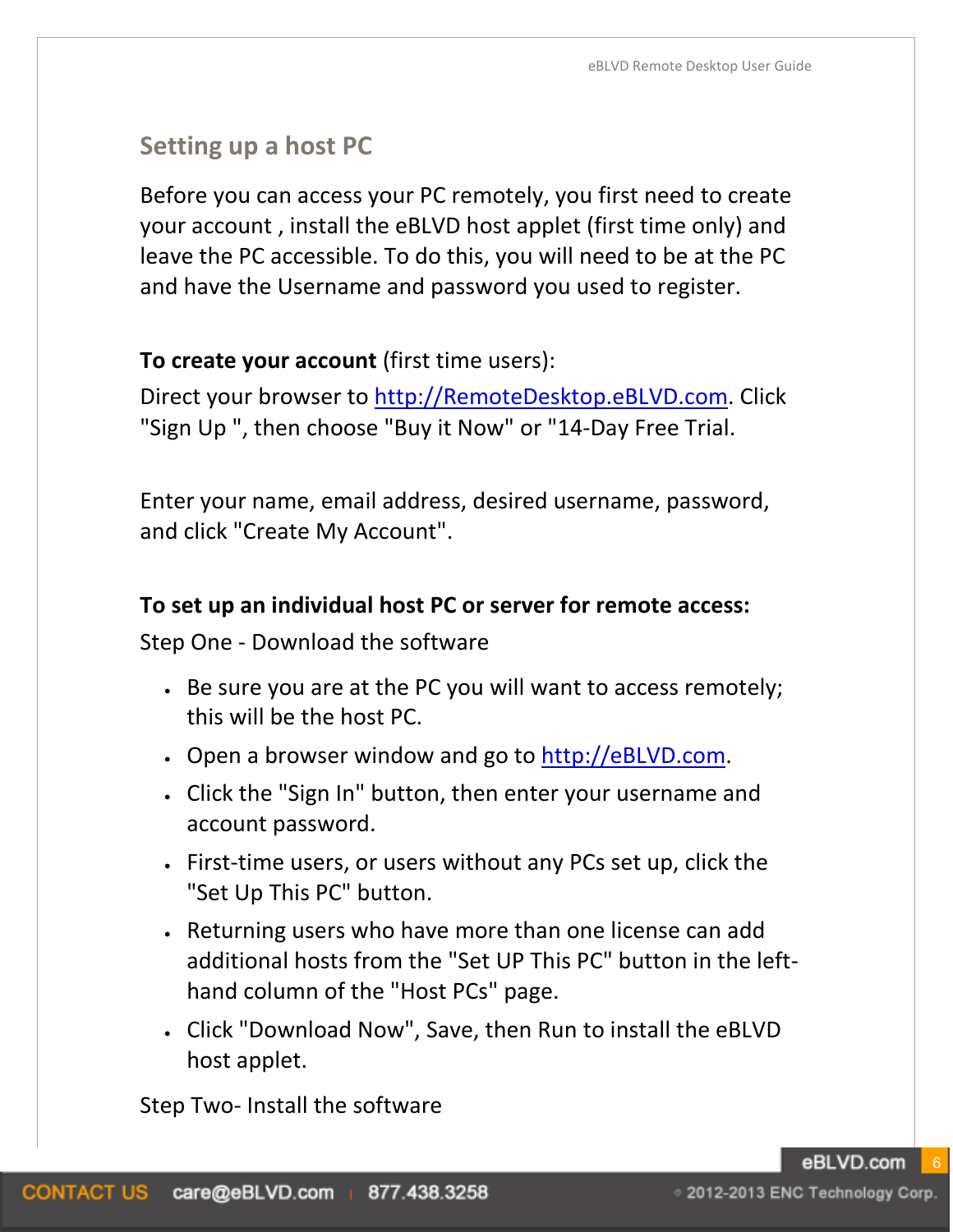- Accept the license agreement and click Next to begin installation.
- When prompted, enter your username and account password (these are the same that you used to log in to the eBLVD Web site) and click OK.

| <b>C</b> eBLVD Setup Wizard 4.0                                                                                                                                 |        |
|-----------------------------------------------------------------------------------------------------------------------------------------------------------------|--------|
| <b>BILVD</b>                                                                                                                                                    |        |
|                                                                                                                                                                 |        |
| Welcome, to install the software, you must accept this agreement.                                                                                               |        |
| ENC TECHNOLOGY CORPORATION                                                                                                                                      |        |
| End User Services and License Agreement                                                                                                                         |        |
| IMPORTANT: THIS AGREEMENT CONTAINS IMPORTANT RIGHTS AND<br>LIMITATIONS. READ IT CAREFULLY BEFORE COMPLETING THE<br>INSTALLATION PROCESS AND USING THE SOFTWARE. |        |
| 1 CONTRACT END CERVICE                                                                                                                                          |        |
| Do you accept all the terms of the preceding License Agreement? If you select<br>Cancel, the installer will close.<br>Remove existing registration              |        |
| <b>Accept</b><br>< Back                                                                                                                                         | Cancel |
|                                                                                                                                                                 |        |

- Name the PC and set a Host password.
- For the highest level of security we recommend that your Host password be different from your account password.
- Choose the installation folder to install the applet. Programs are normally installed in your "Program Files" folder. Click Next.
- The icon will appear in the system tray to let you know that the service is running.



#### **To remotely set up a host or group of hosts for remote access:**

Customers with the Corporate License Plan can remotely set up hosts from the "Send Remote Setup Link" function in the Toolbox. This function creates an email message that you can send to one or more recipients. The message contains an encoded URL that the recipient clicks or copies into their web browser to remotely activate their host.

eBLVD.com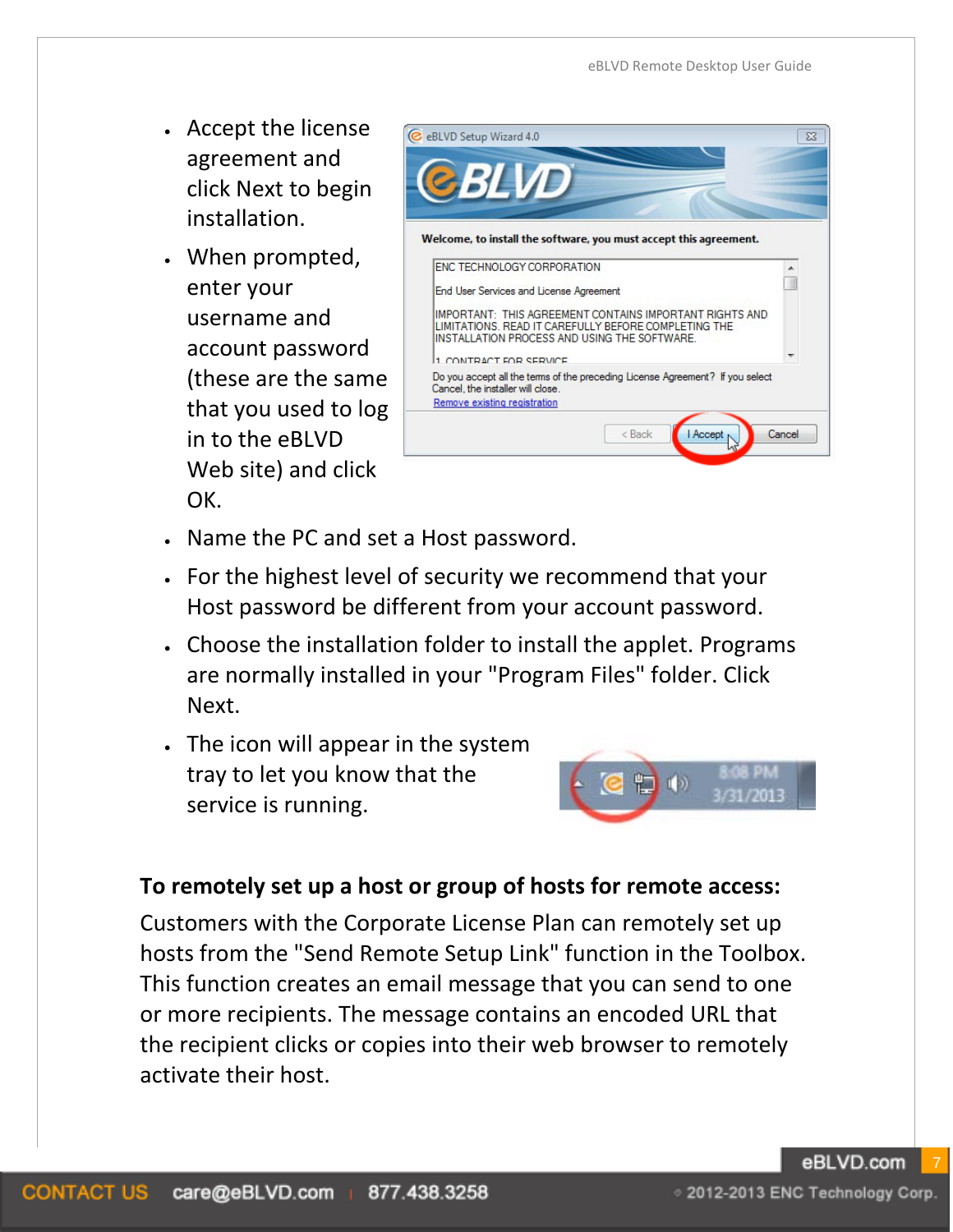# Keeping the host accessible

To be able to access your host PC from a remote client computer, you need to ensure that your host PC meets the three following conditions:

- The host PC is turned on. (not in a power-saving standby, or "sleep," mode. For more information about standby mode, refer to Windows Help.)
- The host PC is connected to the Internet with a live connection.
- The eBLVD service is "*online*". (To check the status, make sure the icon is orange, or place your mouse pointer over the eBLVD icon on the computer's task bar.)

**U** Note: To help ensure security, you may want to lock your PC before you leave it unattended.

**U** Note: For Attended Access, all this is required it that eBLVD is online and that a user can 'accept' your request to connect to their PC. For Unattended Access, you will need the host password set up at the time of installation. You will also need to make sure the eBLVD Options on the host is NOT set up for restricted, attended access only.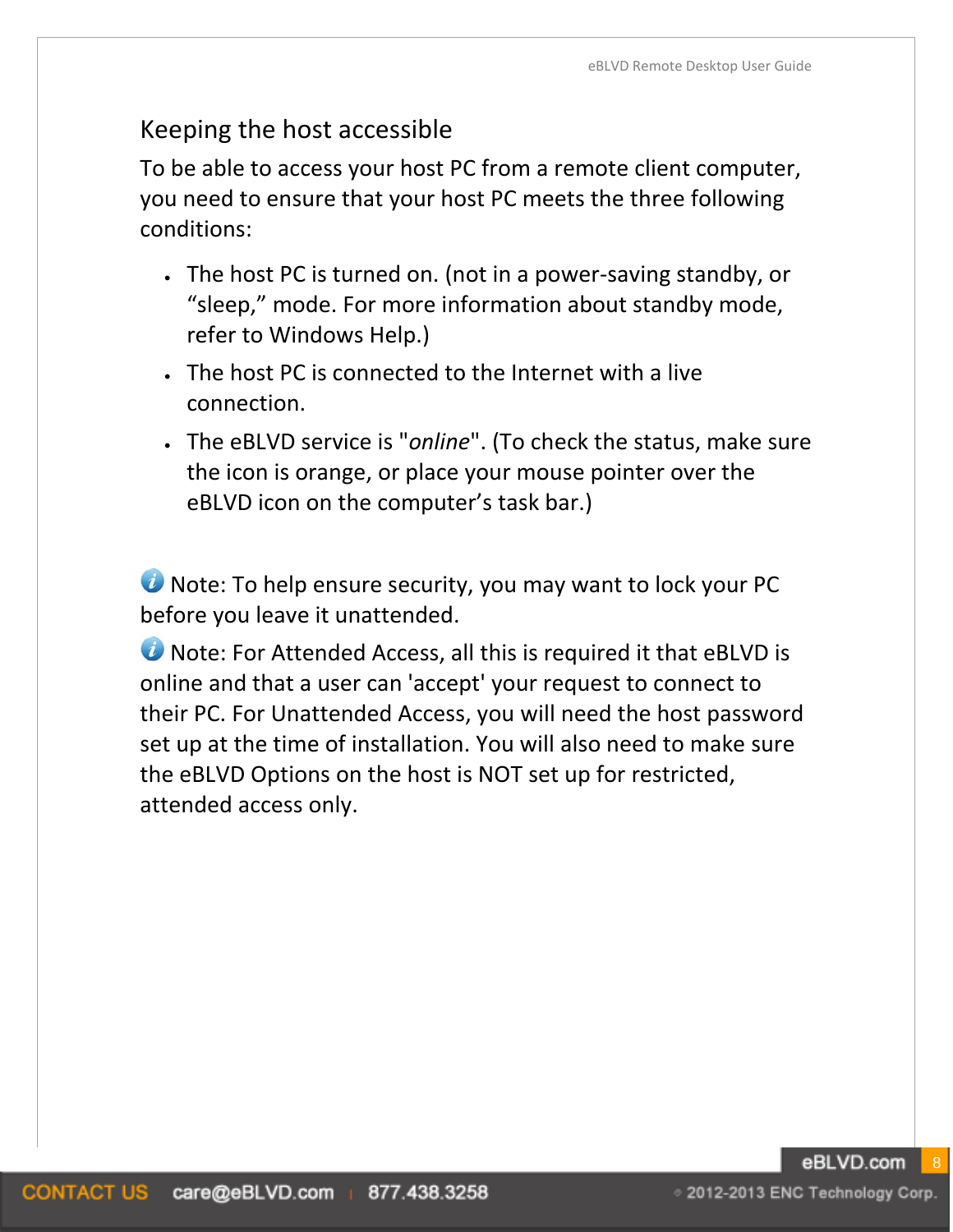## **Host Control Menu**

The host control menu provides information and invokes the Start, Stop, Update, and Chat functions.

| Host Name: Tims_back_office |                      |              |
|-----------------------------|----------------------|--------------|
| Help                        |                      |              |
| About                       |                      |              |
| Check for Update            |                      | <b>GR PM</b> |
| eBLVD Options               | 恺<br>(1)<br><b>G</b> | 3/31/2013    |

To invoke the Host Control Menu, click on the icon in the system tray to display the following:

**Host name**: Displays the name assigned to this PC.

**Help...**: Invokes the Help File System

**About...**: Lists the Product version and build, the User name, and the Host name.

**Check for Update**: Opens the eBLVD Host Update Wizard. If an update is available the applet will be updated.

**eBLVD Options**: Invokes the Options Control Panel, allowing you to start or stop the applet, and set advanced configuration options.

**O** Note: eBLVD Options can also be invoked from the Windows Start Menu.

*O* Open Chat: Invokes the eBLVD Text Chat message box which allows the host and remote viewer to communicate.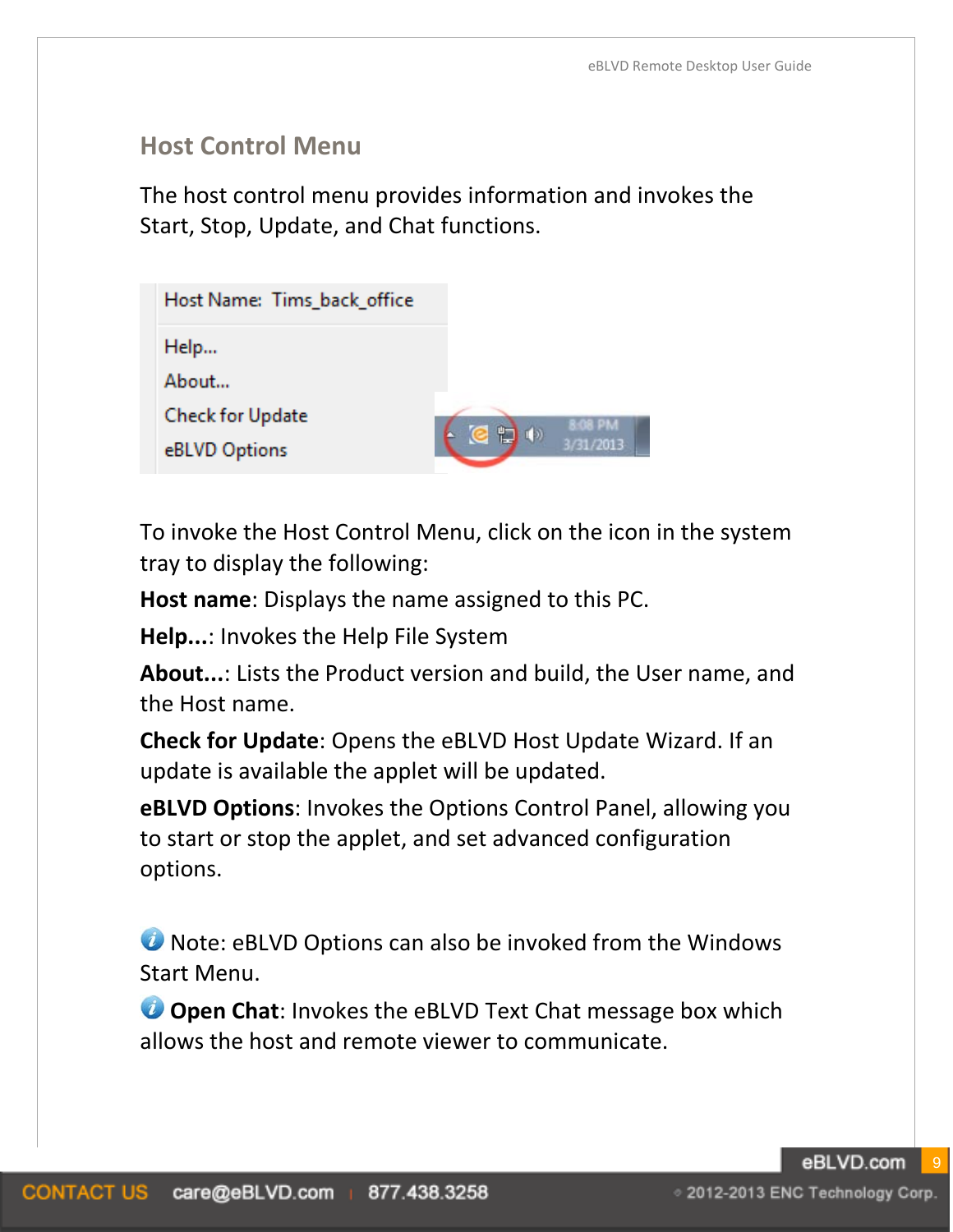# **Viewing a host**

Your eBLVD Remote Desktop service includes a Web site with a list of the PCs that you have previously set up for remote access. This web site can be **co-branded** with your logo and colors. You can open this list, and then establish a connection with a remote PC.

| <b>Installed Host PCs</b> |                                          |                                       |                       |
|---------------------------|------------------------------------------|---------------------------------------|-----------------------|
| checked pcs v<br>¢        |                                          | My Host PCs -                         | <b>Search Results</b> |
|                           | AI-#ABCDEFGHIJKLMNOPORSTUVWXYZ           |                                       | Page 1 of 1           |
| · oaksmp1                 | mck<br>Remote Desktop 6.9                | Win XP Pro (5.1, Bui<br>192.168.0.120 |                       |
| oaksmp2                   | mck<br>Remote Desktop 6.9                | Win XP Pro (5.1, Bui<br>192.168.0.100 |                       |
| oaktree<br>Ы<br>h.        | 0 <sup>3</sup><br>Remote Desktop 6.1     | Win XP Pro (5.1, Bui<br>192.168.1.103 |                       |
| Oasis1                    | Connect to this PC<br>Remote Desktop 6.0 | Win XP Pro (5.1, Bui<br>192.168.1.105 |                       |
| <b>D</b> oceanview        | add a description<br>Remote Desktop 7.0  | Win Vista Business B<br>192.168.2.13  |                       |
| odmhc-pc                  | add a description<br>Remote Desktop 7.6  | Win 7 Pro (6.1, Buil<br>192.168.1.30  |                       |

To view a host's screen, click the "Connect" button.

If you are a guest, make sure someone is sitting at the host to allow you to connect and leave the password prompt blank.



eBLVD.com 10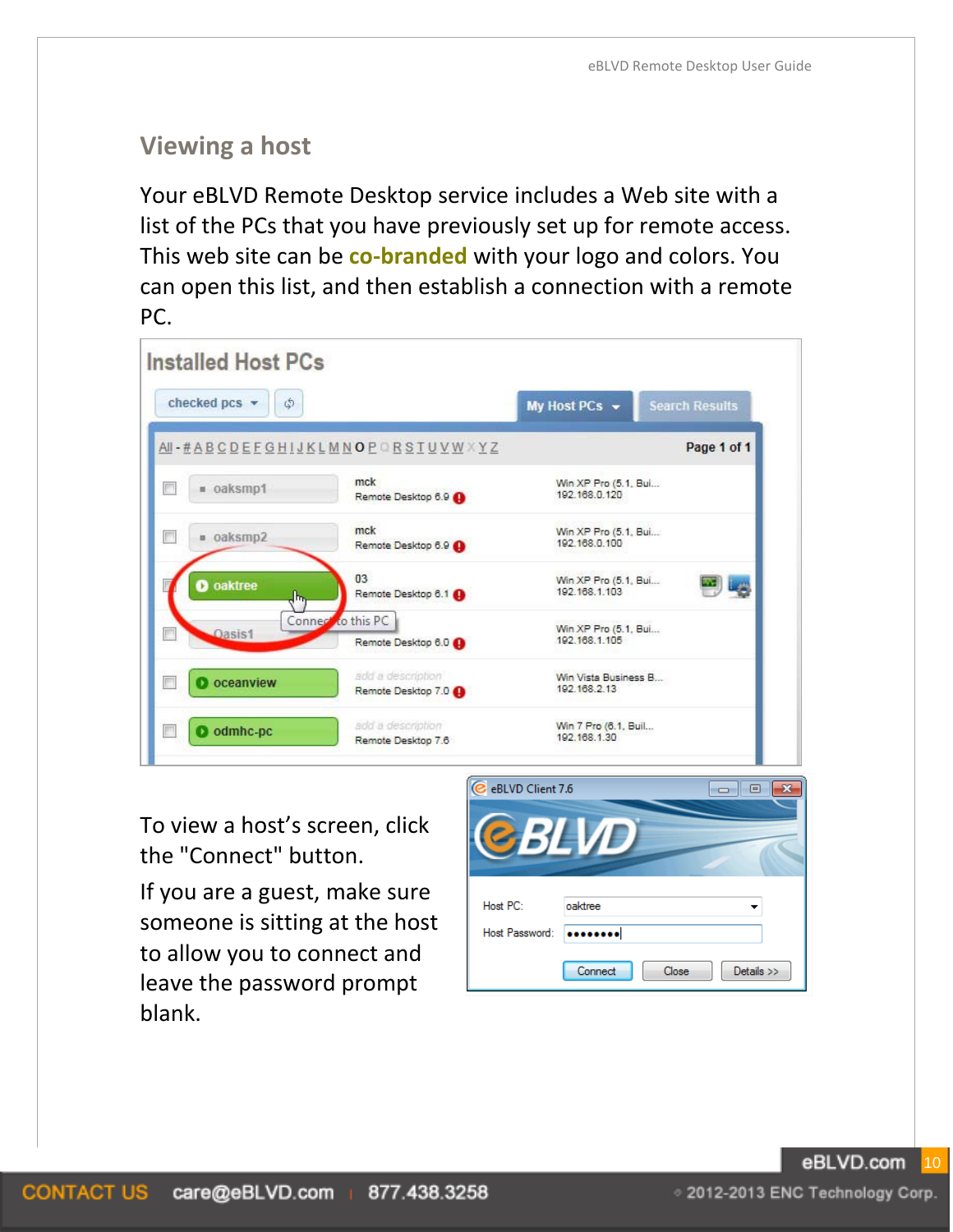# **the Client Toolbar**

The Remote Client Applet has some built-in tools, based on the permissions allowed by the Host owner. Once a remote connection has been made to the Host, the eBLVD Viewer toolbar is displayed.



*D* **Real-time Chat** - You can send and receive chat messages to and from the person sitting at the remote computer. Chat is useful if you want to communicate without using a telephone. Either you or a customer can initiate a chat session.

To send chat messages:

- 1. On the Client / viewer toolbar, click the Chat icon.
- 2. The Chat panel appears.
- 3. Type a message in the box.
- 4. Click Send. The recipient instantly receives the chat message in his or her Chat panel.

*Transfer* - During a support session, you can transfer a file or files to or from your computer.

*Remote sound* - Using this control, listen to the audio output of the remote computer

*Screen Zoom and Maximize* - You can 'scale' or 'zoom' the host screen size once you have connected. To use Screen Zoom:

- 1. Click the Zoom button on the Client / viewer toolbar Choose 25%, 50, 75, 100, 125, 150, 200%, or no zoom
- 2. You can also "Grab" any corner of the Client / viewer screen and size to the desired height and width.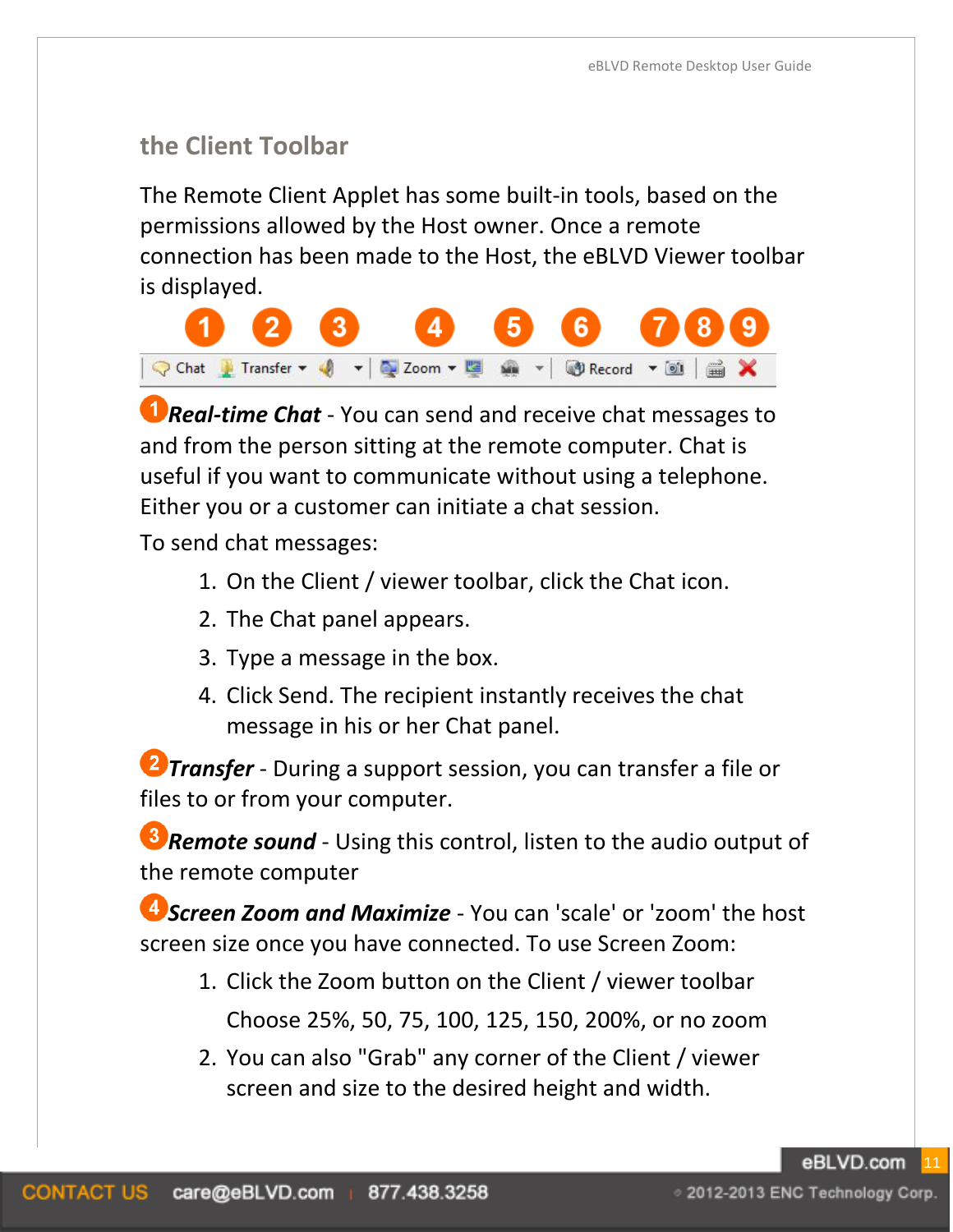3. To resume back to normal size (the size based on the host's screen resolution), click/toggle the Zoom button.

*Multi-monitor control-* For hosts with more than 1 monitor, this control can switch the client-viewer display to any other monitor - up to 32 remote screens.

*Screen Recording*-You can start recording a meeting once you have connected to the host. To start recording:

- 1. Click the Record Session button on the Client / viewer toolbar
- 2. Name the file and designate the location for the recorded file to be saved
- 3. Click the "Save" button
- 4. When you are done recording, simply click the "Stop Recording" button on the Client / viewer toolbar, or close the Client / viewer toolbar.

**Screen Capture** - You can capture meeting graphics once you have successfully connected to the Host. To start capturing:

- 1. Click the Screen Capture button on the Client / viewer toolbar
- 2. Name the file and designate the location for the screen capture graphic file to be saved
- 3. Click the "Save" button

**8** Send CTRL+ALT+DEL to the host - this function is for older systems that require a CTRL+ALT DEL key combination to login.

*Exit, or disconnect the remote session*

⊙ 2012-2013 ENC Technology Corp.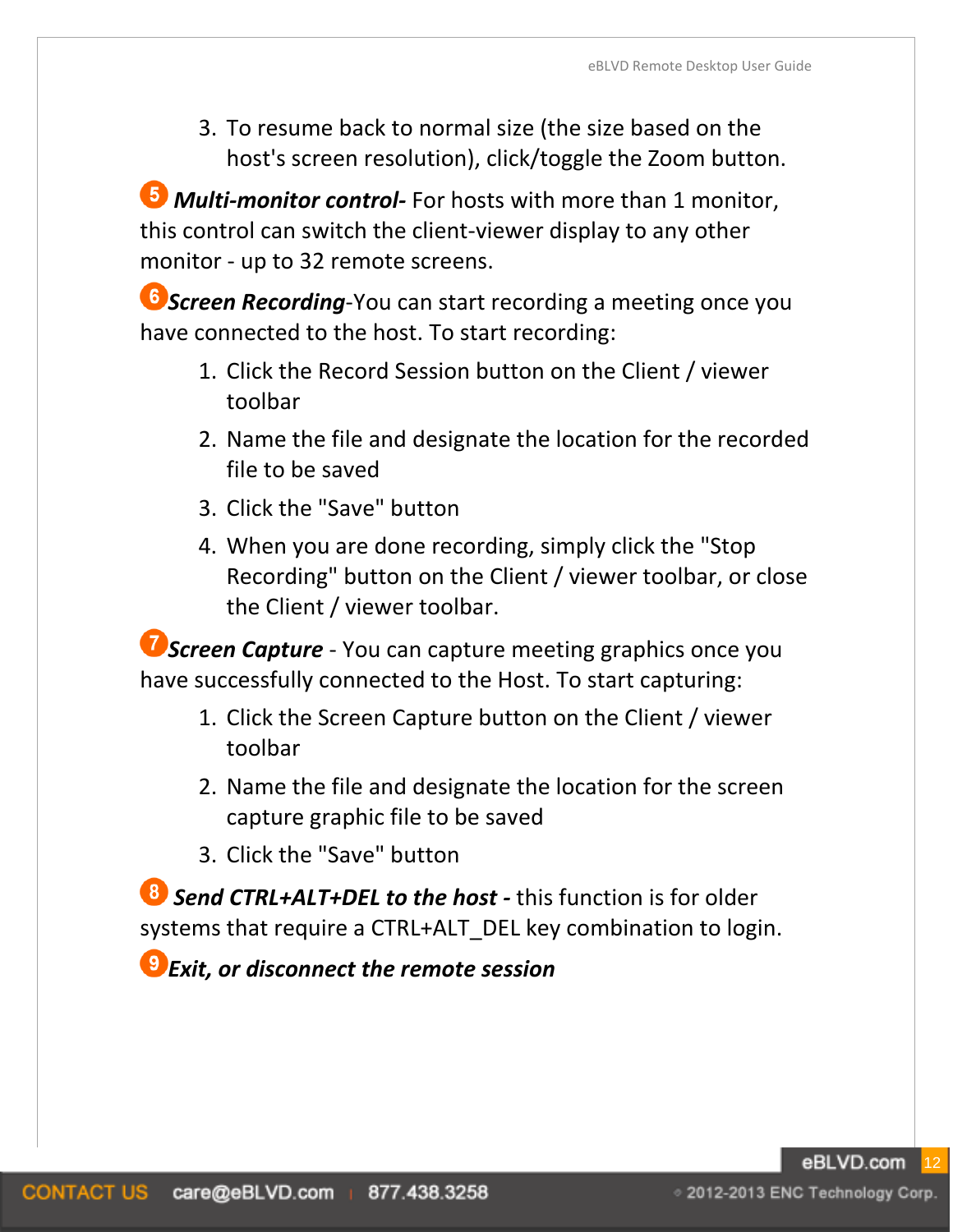*Additional Feature: Clipboard Transfer* - You can copy text or graphics FROM the Host PC, TO your PC (or vice-versa): To copy text or graphics FROM the Remote Host PC, to your PC:

- 1. On the remote PC, right-click on the text and/or graphics to be copied to the local PC, and select Copy (placing the text and/or graphics in the clipboard).
- 2. You may now paste the copied text/graphics onto the local or remote PC.

To copy text or graphics FROM your PC to the Remote Host PC:

- 1. On your PC, right-click on the text and/or graphics to be copied to the customer, and select Copy (placing the text and/or graphics in the clipboard).
- 2. You may now paste the copied text/graphics onto the local or remote PC.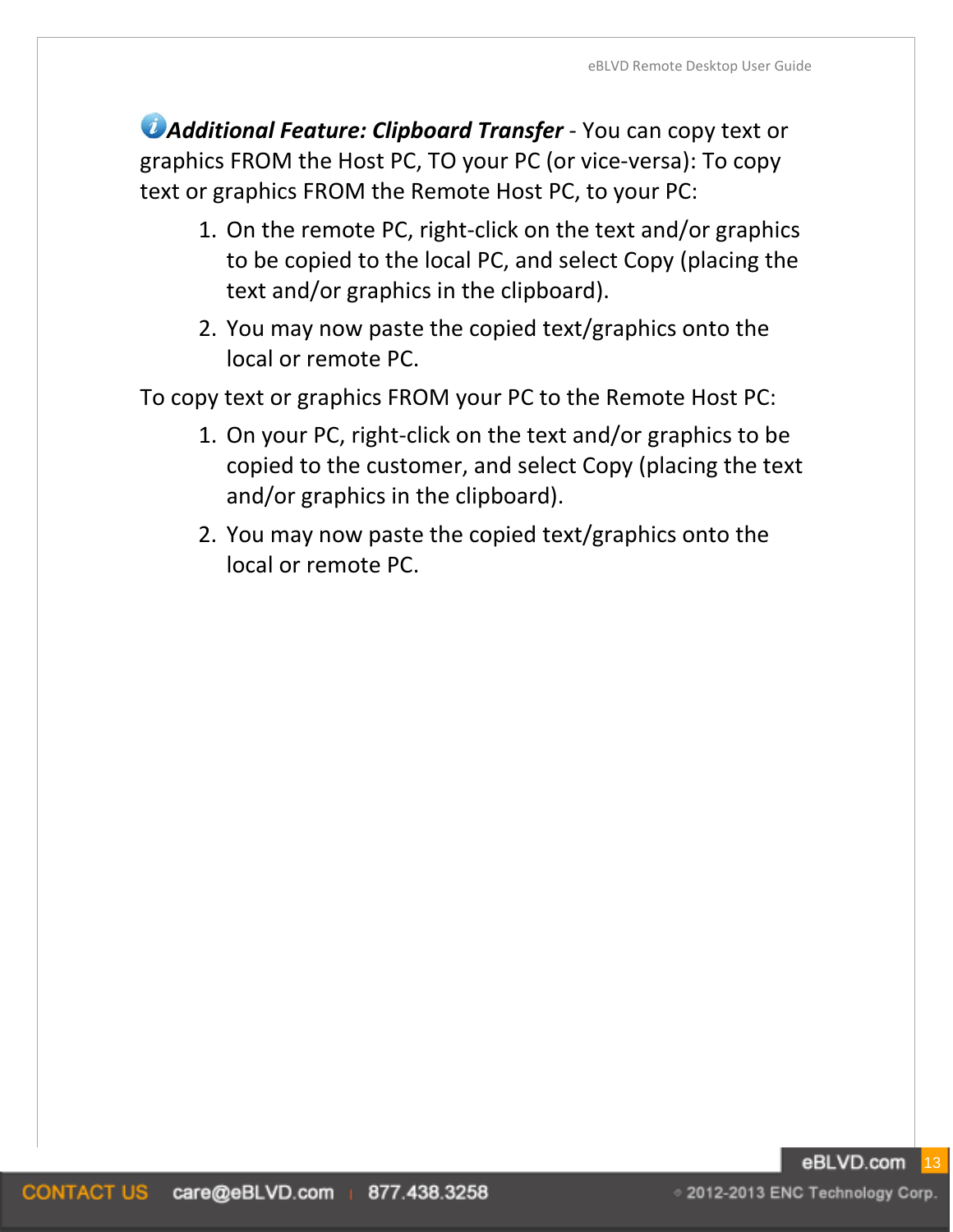# **Remotely unlock the Host**

If your host PC is locked, it may require you to unlock it before starting your remote session. Your operating system determines the unlock method.

To unlock Windows 2000, 2003, 208, or 2012 use the Send Ctrl+Alt+Del function:

- From the Client Viewer Toolbar, click the "Send Ctrl+Alt+Del" button
- Unlock your PC as you normally would using your network ID and Password.

To unlock Windows 9X, XP, Vista, 7, or 8:

- If the screensaver is running, move the mouse to deactivate it.
- This displays the logon screen.
- Log in to your PC as you normally would.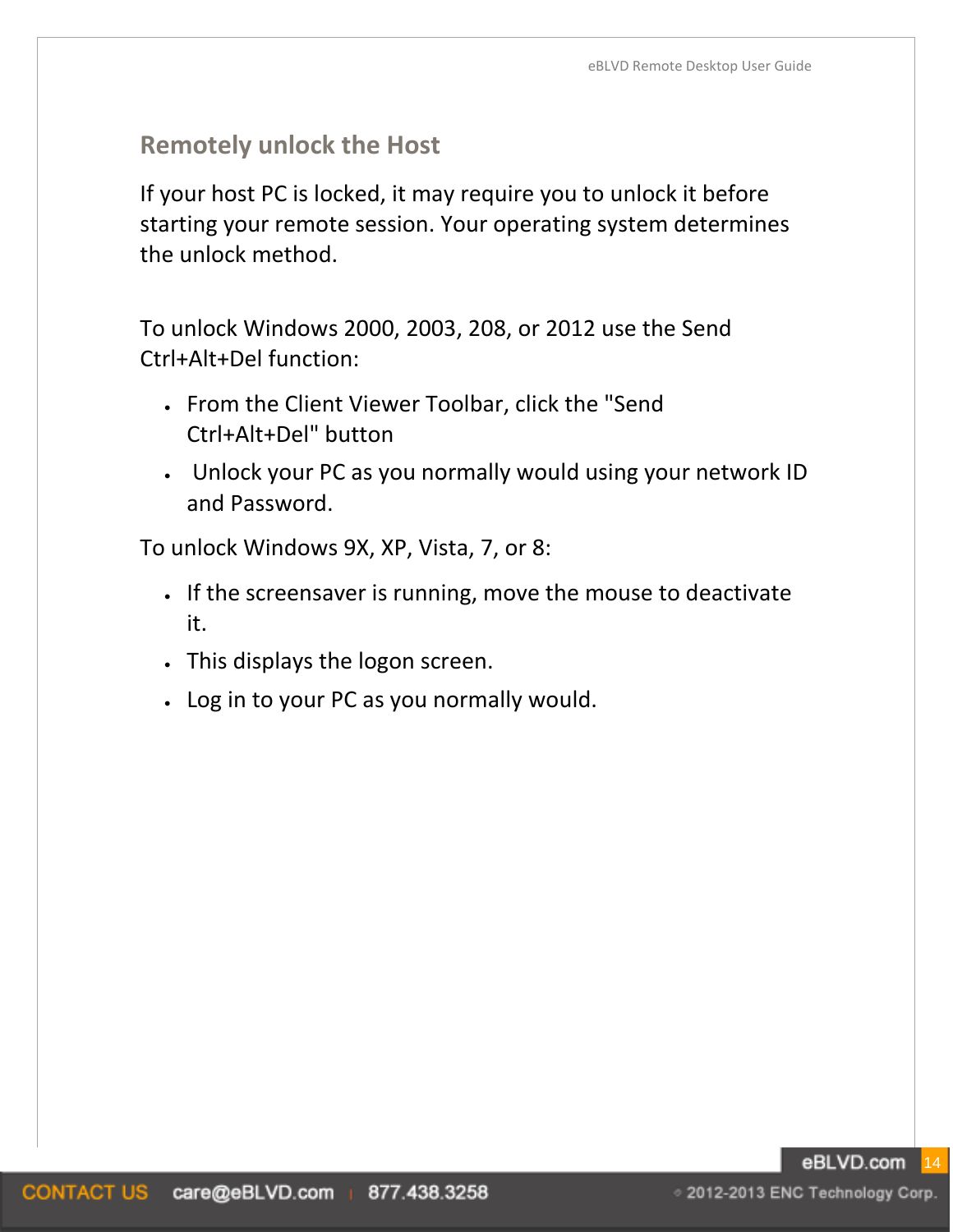# **Remotely lock the Host**

When you are through using your host PC, we recommend that you lock your computer to help protect your data. Your operating system will dictate the method you will use to lock your PC.

To lock Windows 2000, 2003, 208, or 2012 use the Send Ctrl+Alt+Del function:

- Complete all activities on the Host
- From the Client Viewer Toolbar, click the "Send Ctrl+Alt+Del" button
- Lock your PC as you normally would.

To lock Windows 9x, XP, Vista, 7, or 8:

- Complete all activities on the Host
- Click the Windows Start button.
- Select Log Off.
- Select Switch User.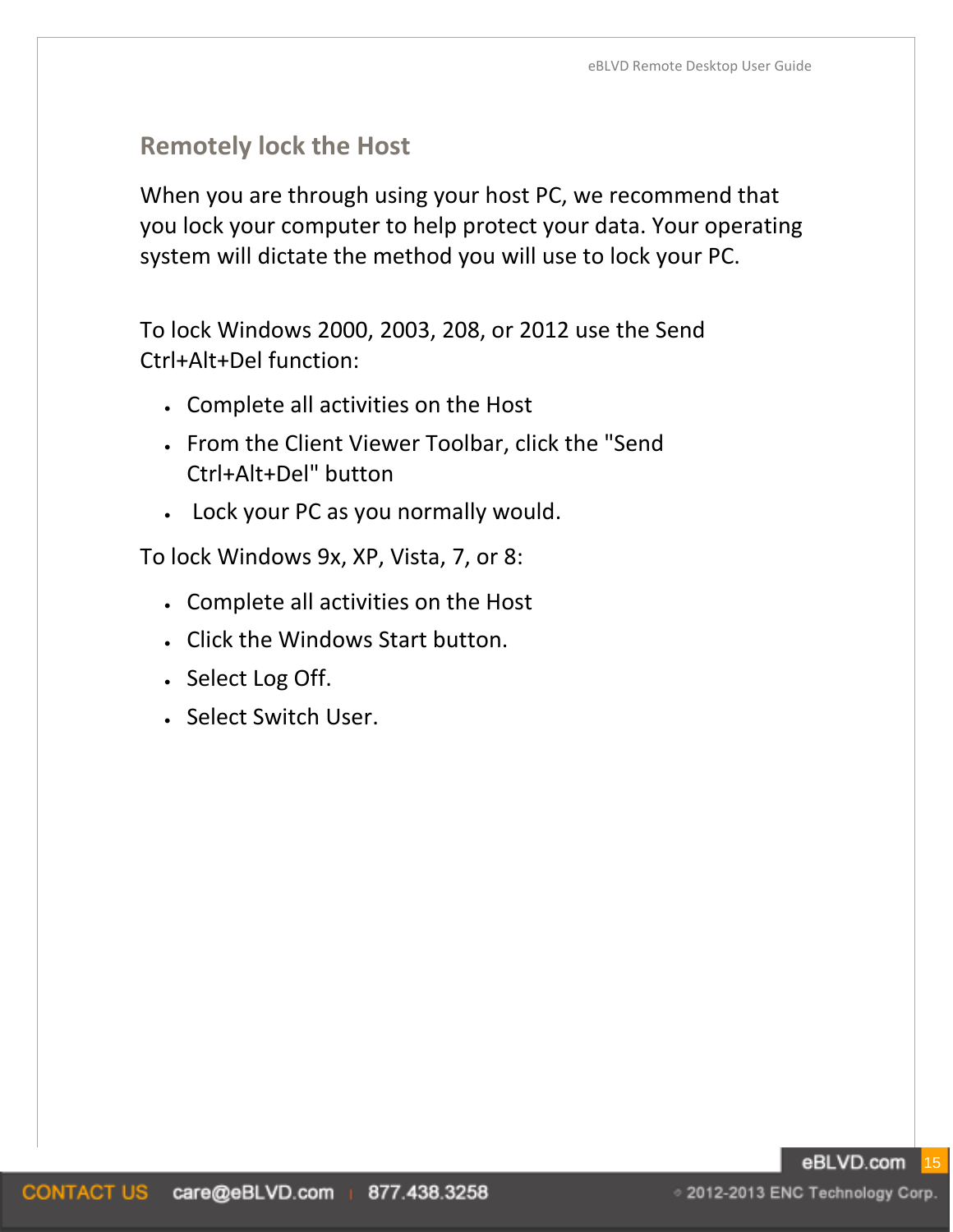# **Resize the Host Display**

You can change the size of the display of your host PC desktop within the Viewer once you have connected to your Host PC. To use Screen Scaling:

- 1. Click the Scale button on the Client Viewer toolbar
- 2. "Grab" any corner of the Client Viewer screen and size to the desired height and width.
- 3. To resume back to normal size (the exact size based on the host's screen resolution), un-depress the Scale button.

**U** Note: You can also have multiple Client Viewer screens open at once to work on multiple Hosts simultaneously.

#### eBLVD.com 16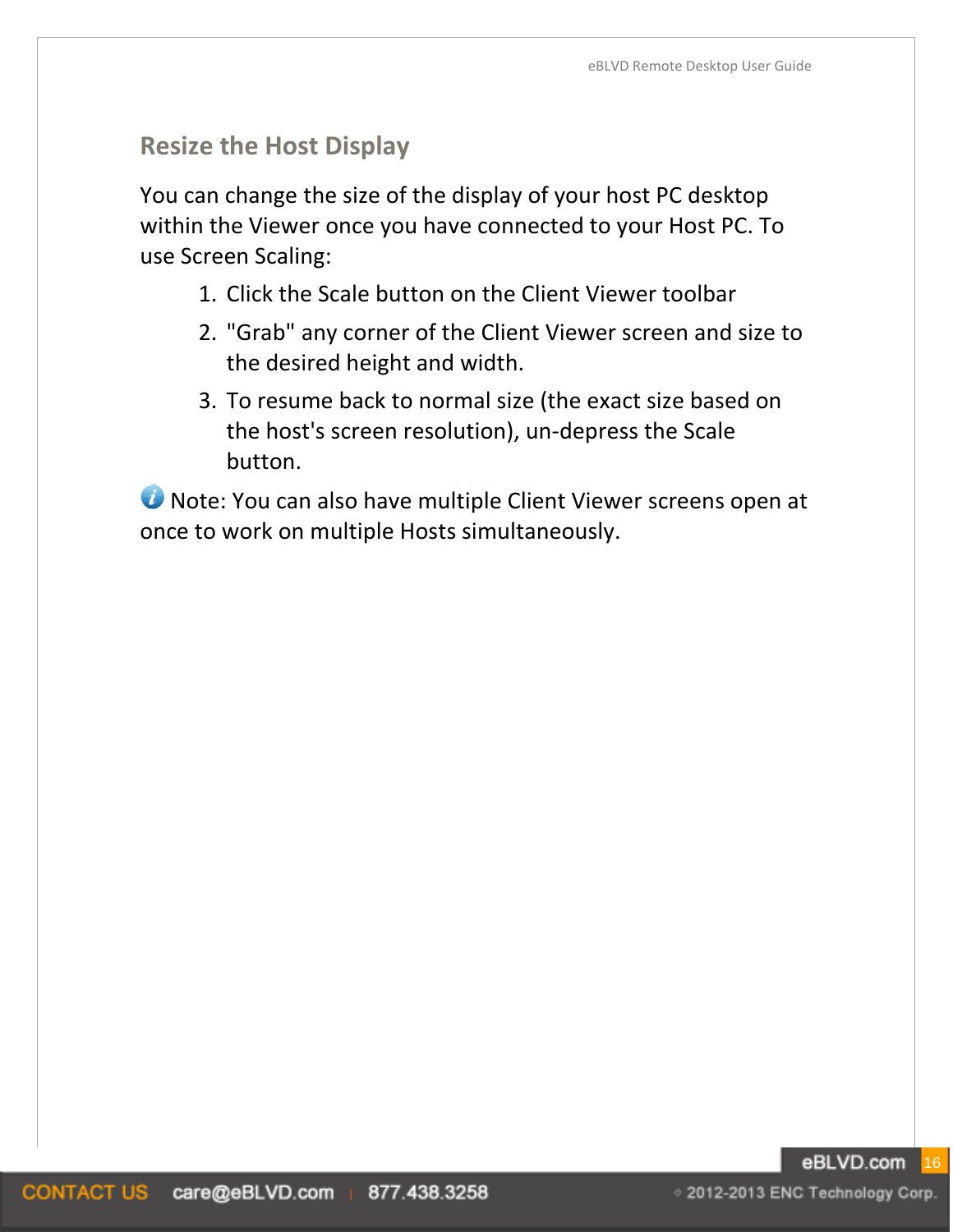## **Text chat**

You can use the Chat Panel to send a message to the Presenter, just one Participant, or to all participants. Be sure to select the message recipient before sending the message.

Your Chat Panel may already be open by the Presenter. If not, click the tool bar icon at the top of your screen. At the bottom of the Chat Panel, click the down-arrow button and select a recipient:

- Select Everyone to send a message to all participants.
- Select the presenter to send a message only to the presenter.
- Select the name of an participant to send a private message to just one person.

Click in the small box above the recipient and type your message. To send the message, do one of the following: Type your message, then click Send. The message appears in the top portion of each recipient's Chat Panel.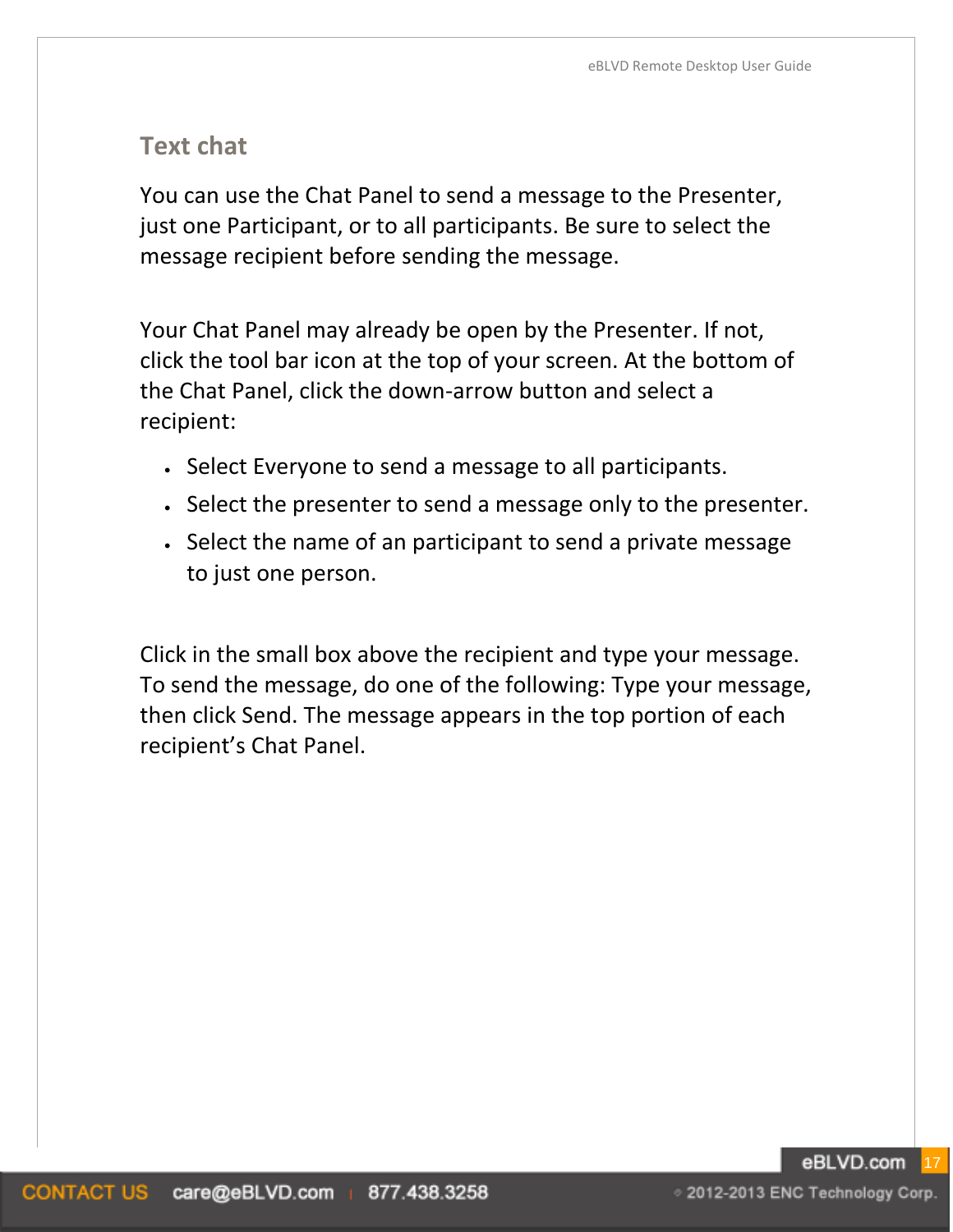# **Ending a connection**

#### **To end a connection as a Client**

As a Client, you can end a session by simply closing the Client Viewer window, or selecting the Exit button on the Viewer toolbar.

**U** Note: Prior to disconnecting from your host PC, you may want to first lock your computer to help ensure your security.

#### **To end a connection as a Host Owner**

As a host, you can end a connection by selecting File > Participants > "Disconnect All"; or by right-clicking on any Participant and selecting "Disconnect All".

**O** Note: You can store a copy of the chat text to a file on either PC.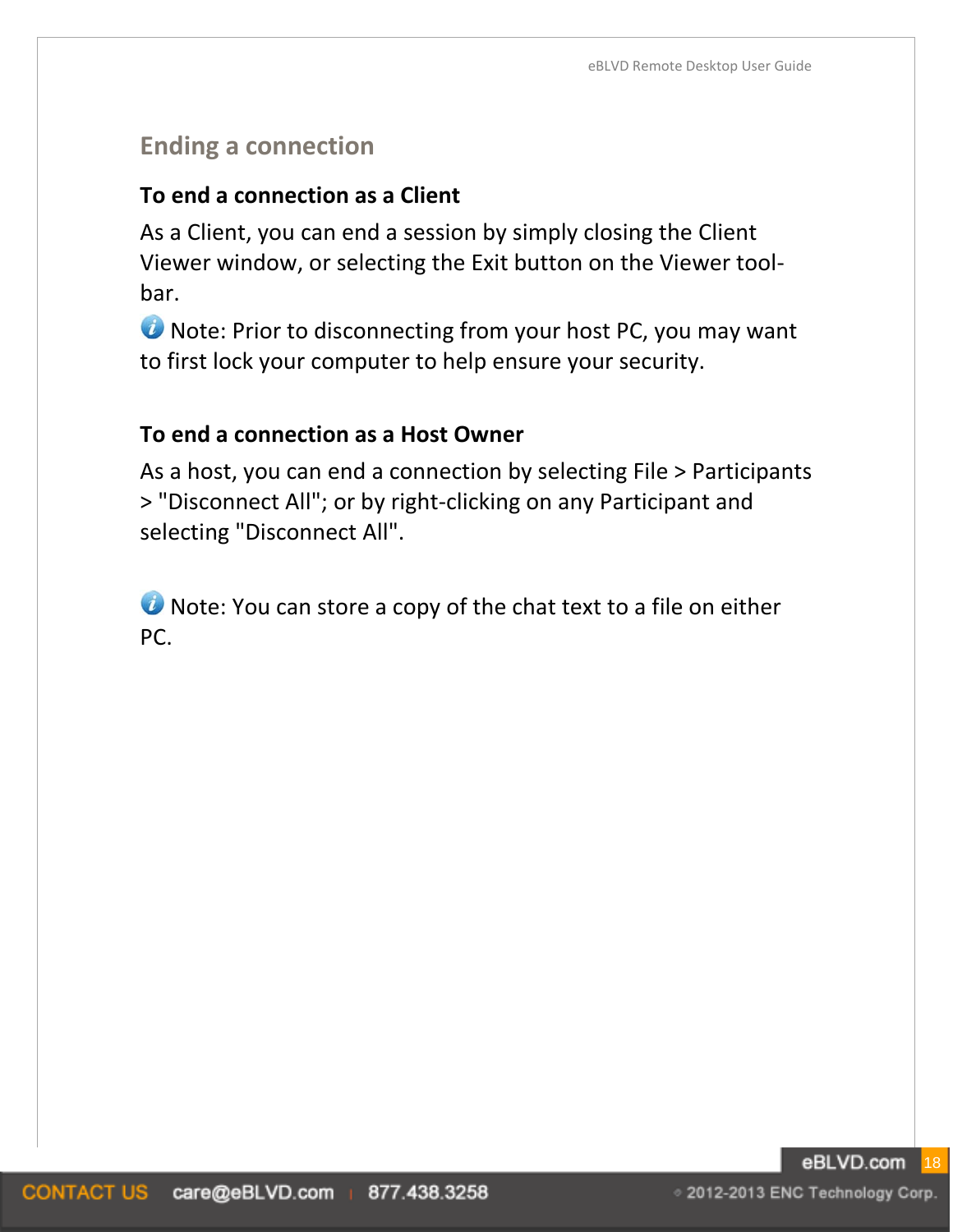# **Recording a session**

You can record a session once you have connected to your Host PC. If you are a guest, you must first obtain permission from the **owner**.

eBLVD creates one recording file per session. If you pause and restart a recording during the course of a session, each recorded segment will be appended to the recording file in progress for that session.

#### **To start recording:**

- Click the Record Session button on the **Remote Viewer** toolbar.
- Name the file
- Designate the location where you want to save your recording
- Click the "Save" button.

#### **To stop recording:**

- When you are done recording, click the "Stop Recording" button on the toolbar
- Close the Remote Viewer.

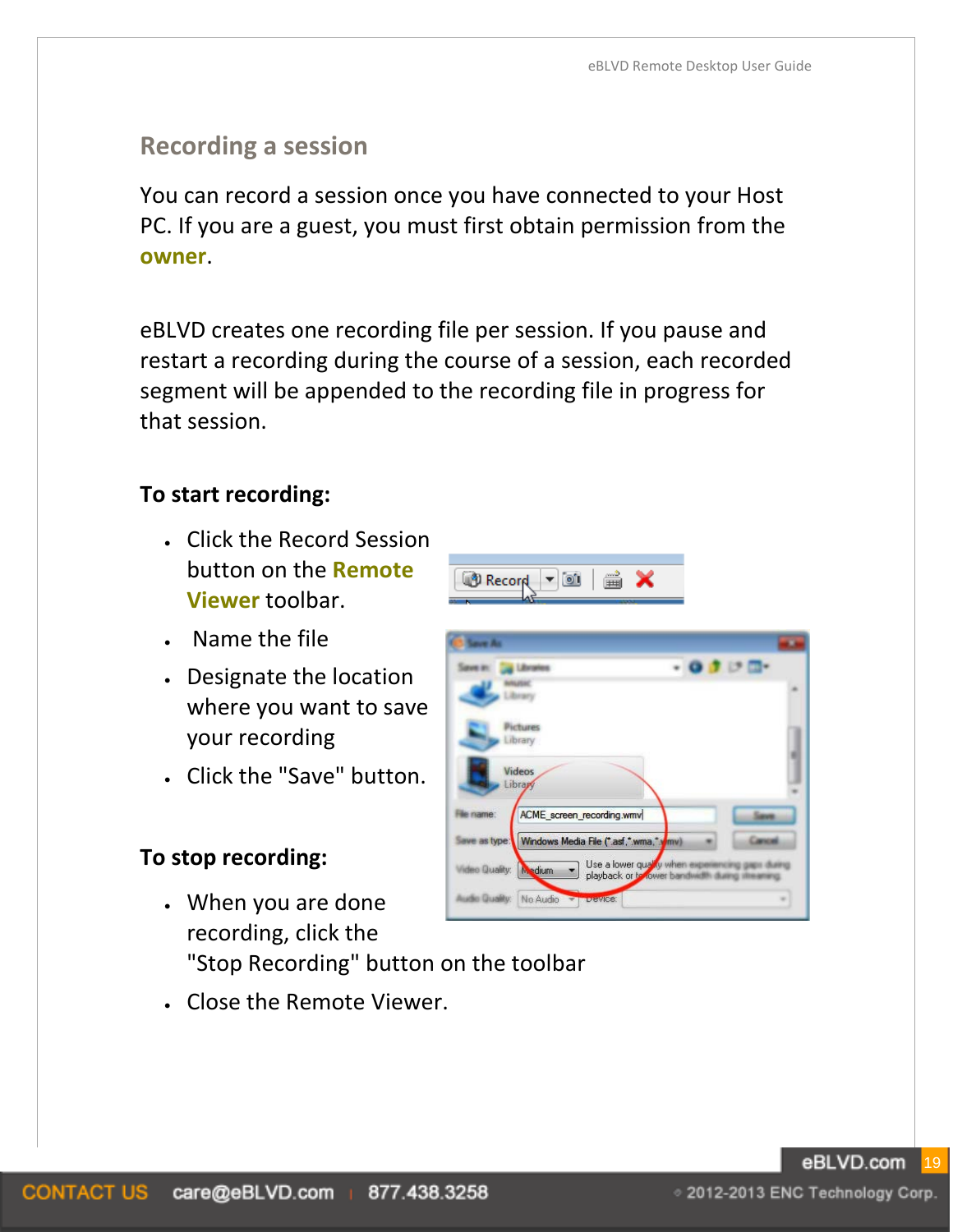**U** Note: For optimum recording performance and in-session experience, it is recommended that you select a location on your local hard drive.

*O* Note: You cannot change the Save location setting once you have started to record a session. If you do not specify a destination location, the default is My Documents.

*O* Note: The lower you set your monitor resolution, the better the quality of the recorded session. A resolution of 1024 x 768 is optimal for acceptable recording quality.

#### eBLVD.com 20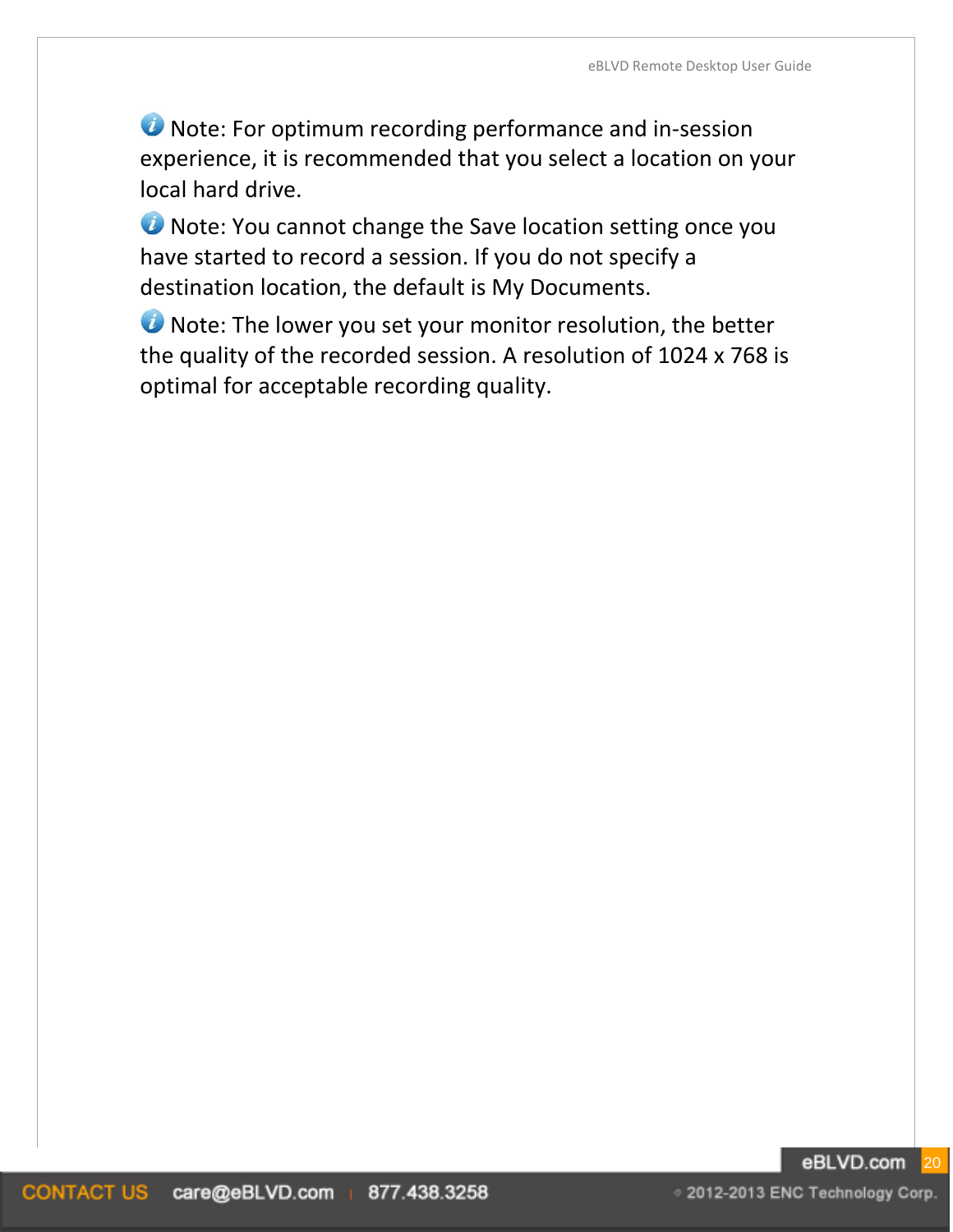# **Playing a recorded session**

eBLVD Remote Desktop sessions are recorded in WMV format.

#### **To replay a session recorded in the Windows WMV format:**

- If you haven't already, end the session that you are recording
- Make sure you have video playback software such as Windows Media Player, Real Player, or equivalent installed on your PC.
- eBLVD will save your file with the name and location that you specified.
- Click the file name to start the replay.
- Press Alt and Enter on your keyboard at the same time to maximize the Viewer Window for best replay quality.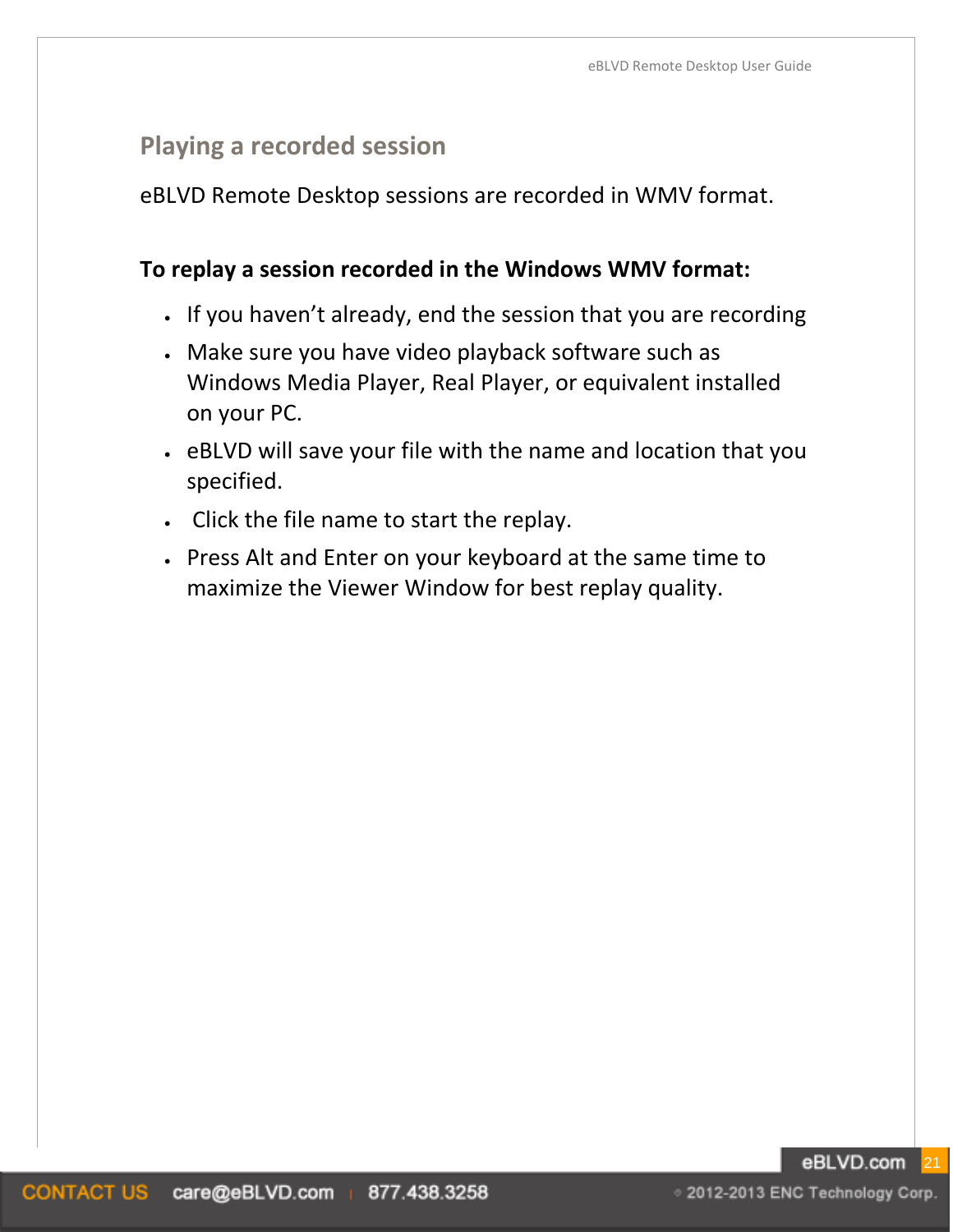# **Managing your host(s)**

| checked pcs v<br>٩ |                                          | My Host PCs -                         | <b>Search Results</b> |
|--------------------|------------------------------------------|---------------------------------------|-----------------------|
|                    | AI-#ABCDEFGHIJKLMNOPORSTUVWXYZ           |                                       | Page 1 of 1           |
| п                  | mck                                      | Win XP Pro (5.1, Bui                  |                       |
| · oaksmp1          | Remote Desktop 6.9                       | 192.168.0.120                         |                       |
| П                  | mck                                      | Win XP Pro (5.1, Bui                  |                       |
| · oaksmp2          | Remote Desktop 6.9                       | 192.168.0.100                         |                       |
| <b>D</b> oaktree   | 03                                       | Win XP Pro (5.1, Bui                  |                       |
| վեդ                | Remote Desktop 6.1                       | 192 168 1 103                         |                       |
| Oasis1             | Connect to this PC<br>Remote Desktop 6.0 | Win XP Pro (5.1, Bui<br>192.168.1.105 |                       |
| <b>D</b> oceanview | add a description                        | Win Vista Business B                  |                       |
| П                  | Remote Desktop 7.0                       | 192.168.2.13                          |                       |
| $\Box$             | add a description                        | Win 7 Pro (6.1, Buil                  |                       |
| odmhc-pc           | Remote Desktop 7.6                       | 192.168.1.30                          |                       |

#### **Host PC list**

Irrespective of how many hosts that you, you will always access your host(s) via the Host PC list. Simply click the Connect button to connect to a host. If the button indicates "Offline", this indicates that the Host is either powered down, not currently connected to the Internet, or the eBLVD Host applet is not running.

#### **Groups**

You can filter or narrow-down your Host List by using Groups. System Generated Groups are listed first, followed by User Defined Groups.

The My Host PCs system group is a filter of all hosts installed by the current signed-in user. The All Host PCs group is a filter of every PC installed by the current user and all assigned sub-users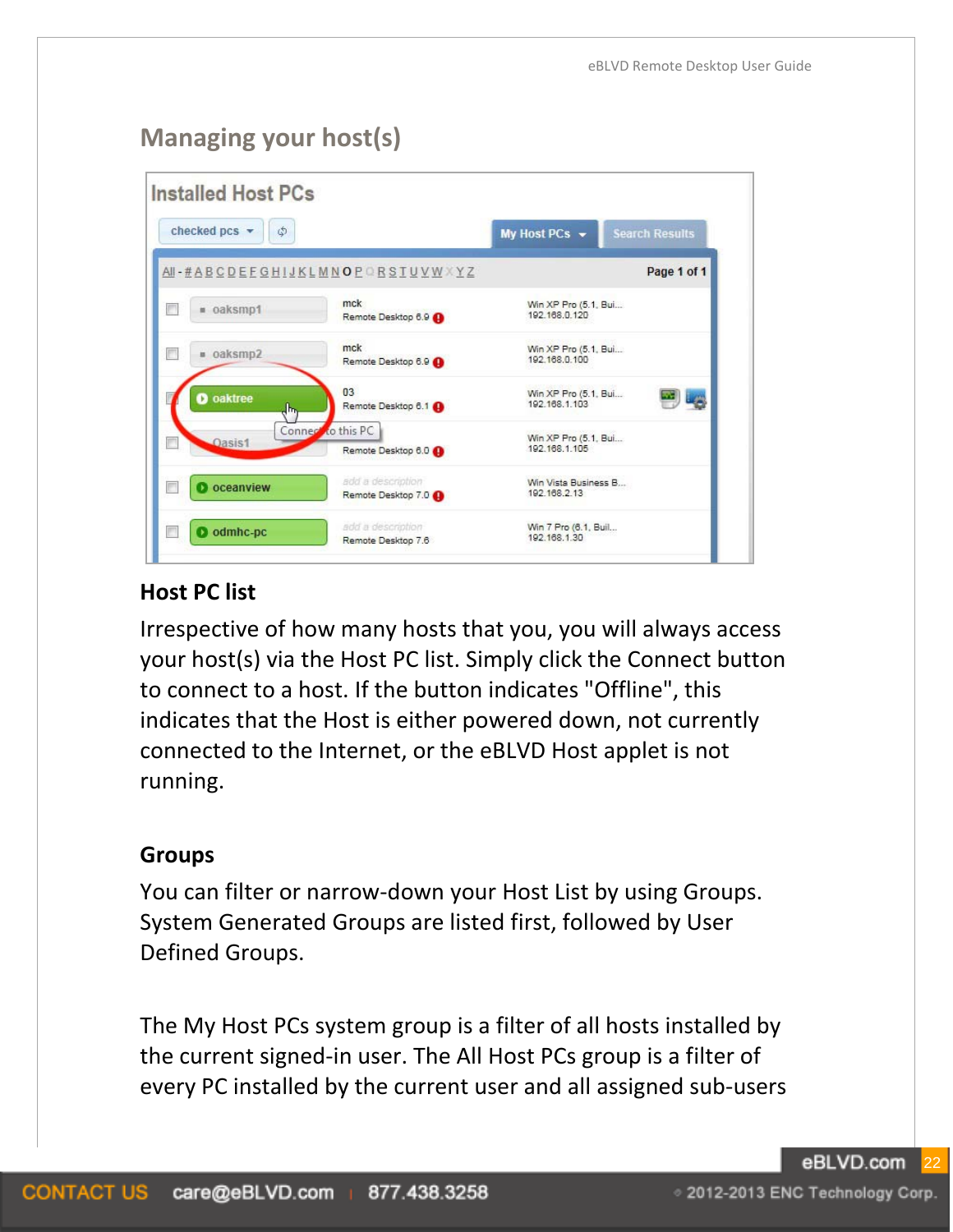(Corporate Edition Only). The recently Installed Group is a systemgenerated filter of all hosts that have been set up in the previous 3 days. The PCs Unassigned to a Group is a system-generated filter of all hosts that have not been assigned to a User Defined Group.

[User Defined Groups](#page-27-0) are groups that can be created by the user to organize their Host List. System Defined Groups are automatically generated to automatically assist you in filtering your Host List.

#### **Searching for a Host**

You can locate any PC on your Host list from the "Search Box", located above your Toolbox. **U** Simply enter characters that you believe the host name "Begins with" or "Contains", and a **2** corresponding list will appear.



# **Changing Host Detail information**

◇ 2012-2013 ENC Technology Corp.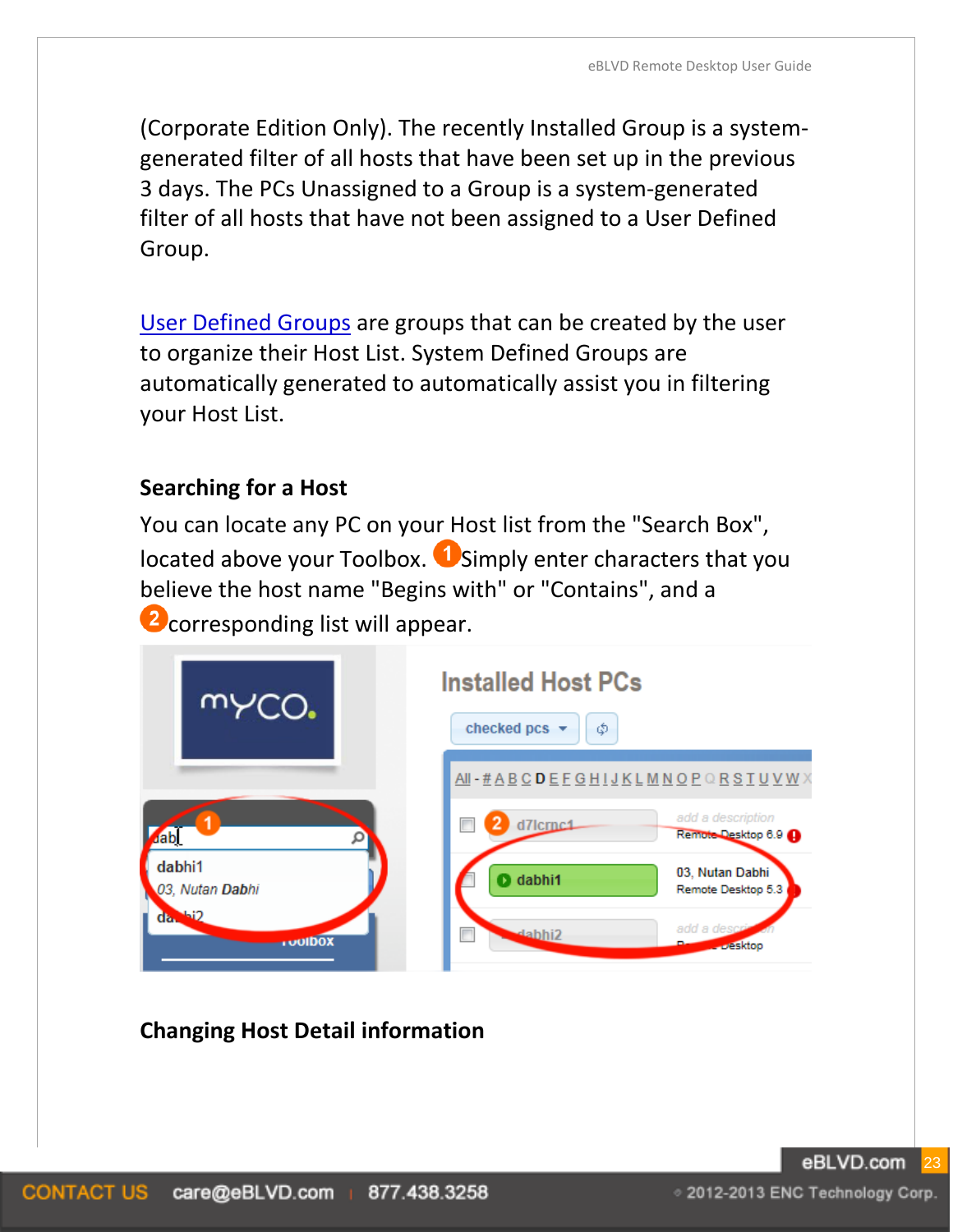Click the name of the Host PC to display the current details for the Host PC. The Description can be changed by clicking on the existing description, or on the *"add a description"* link.

| <b>Installed Host PCs</b>                                   |                                             |
|-------------------------------------------------------------|---------------------------------------------|
| checked pcs $\blacktriangledown$<br>Φ                       | <b>Search Results</b><br>My Host PCs $\sim$ |
| AII - # A B C D E F G H I J K L M N O P Q R S T U V W X Y Z | Page 12                                     |
| add a description<br>$= d7$ crnc1<br>Remote Desktop 6.9     | Win XP Pro (5.1, Bui<br>192.168.1.13        |
| 03, Nutan Dabhi<br><b>O</b> dabhi1<br>Remote Desktop 5.3    | Win XP Pro (5.1, Bui<br>192.168.1.200       |
| add a description<br>$=$ dabhi2<br><b>Remote Desktop</b>    | Win XP Pro (5.1, Bui                        |

Additional editing such as the host name, host password, assigned user, etc. can be done by clicking the "View PC Details" icon (far right).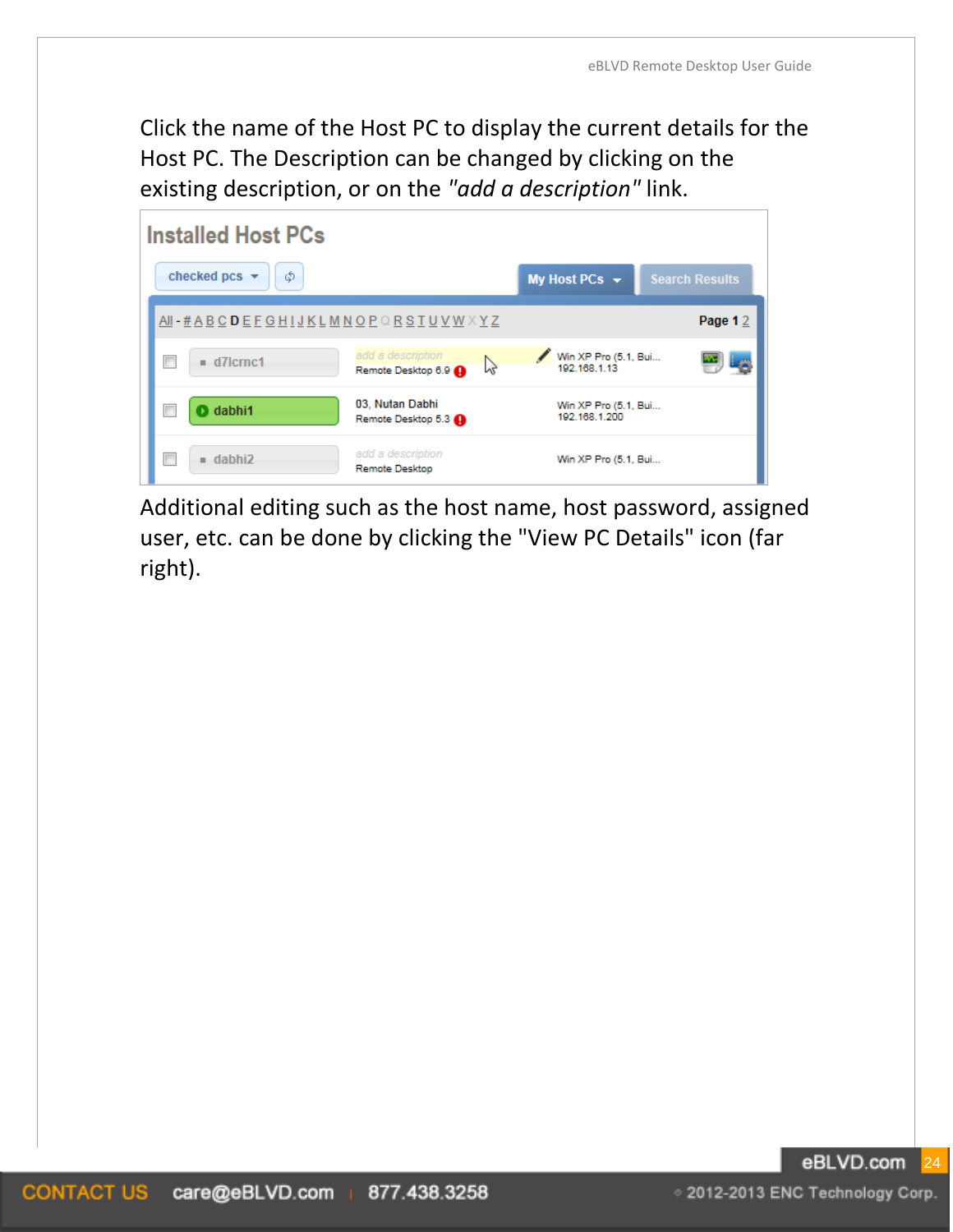## **Add or remove a host**

Add additional PCs to your host list in one of two ways:

**Add a host locally** (while sitting at the PC):

Step One - Download the software

- Be sure you are at the PC you will want to access remotely; this will be the host PC.
- Open a browser window and go to [http://eBLVD.com.](http://www.eblvd.com/)
- Enter your username and account password and click the Sign In button.
- First-time users, or users without any PCs set up, click the "Set Up This PC" button.
- Returning users who have more than one license can add additional hosts from the "Set UP This PC" icon from the "Host PCs" page.
- Click Yes or Grant from the Warning Security screen to begin downloading the eBLVD software.

Step Two- Install the software

- Accept the license agreement and click Next to begin installation.
- If prompted, enter your username and account password (these are the same that you used to log in to the eBLVD Web site) and click OK.
- If prompted, enter your username and account password (these are the same that you used to log in to the eBLVD Web site) and click OK.
- **U** Note: For the highest level of security we recommend that your Host password be different from your account password.

eBLVD.com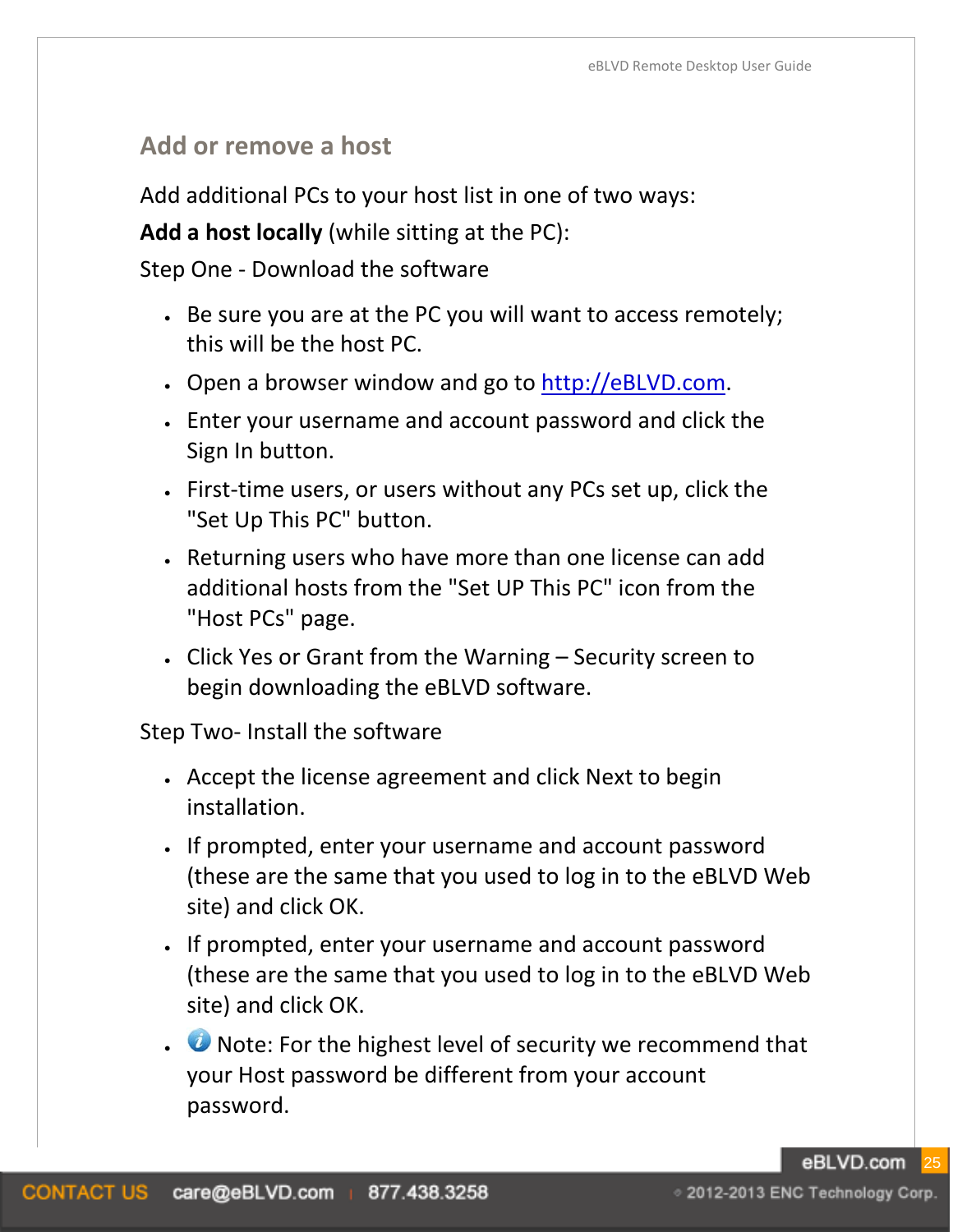- Choose the installation folder to install the applet. Most programs are installed in your "Program Files" folder. Click Next.
- The icon will appear in the system tray to let you know that the service is running.

#### **Add a host remotely** (Corporate Plan only):

Send an automatic setup link to a remote user:

- Open a browser window and go to [http://eBLVD.com.](http://www.eblvd.com/)
- Enter your username and account password and click the Sign In button.
- Click the "Setup a Remote PC" link on the right side of the page.
- Enter the email address of the remote user
- An email will be sent to the user(s). Once they click the link, they'll be prompted to download and install eBLVD.

## **Removing a Host PC(s) from the list:**

To delete a Host PC, click the check box to the left of the Host PC(s) to be deleted, and click the "Delete Checked" link. If you uninstall the host using the Host Control Menu or Windows Add/Remove Programs, this step is unnecessary.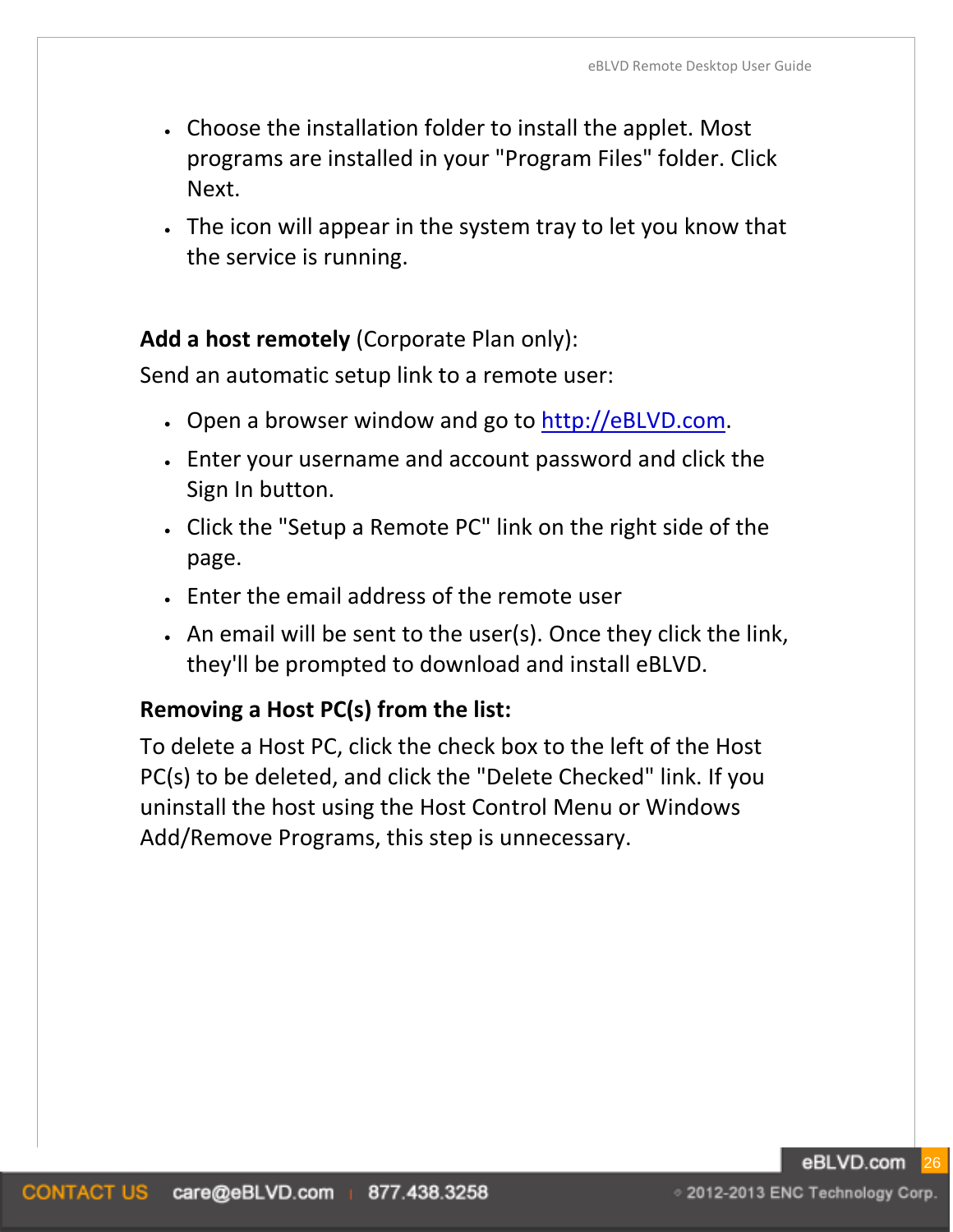## **Upgrading a host**

eBLVD will notify you when a new update is available. You can also check for new updates at any time by right-clicking the system tray icon (usually located in the lower-right corner of your screen near the clock) and selecting Check for Updates. If a new version exists, you will be notified and asked if you want to upgrade.

If you want to upgrade, click Yes; if not, click No. If you click Yes, eBLVD will download the new version and prompt you to reinstall with the install wizard. Should the automatic upgrade fail, you may need to manually upgrade the service.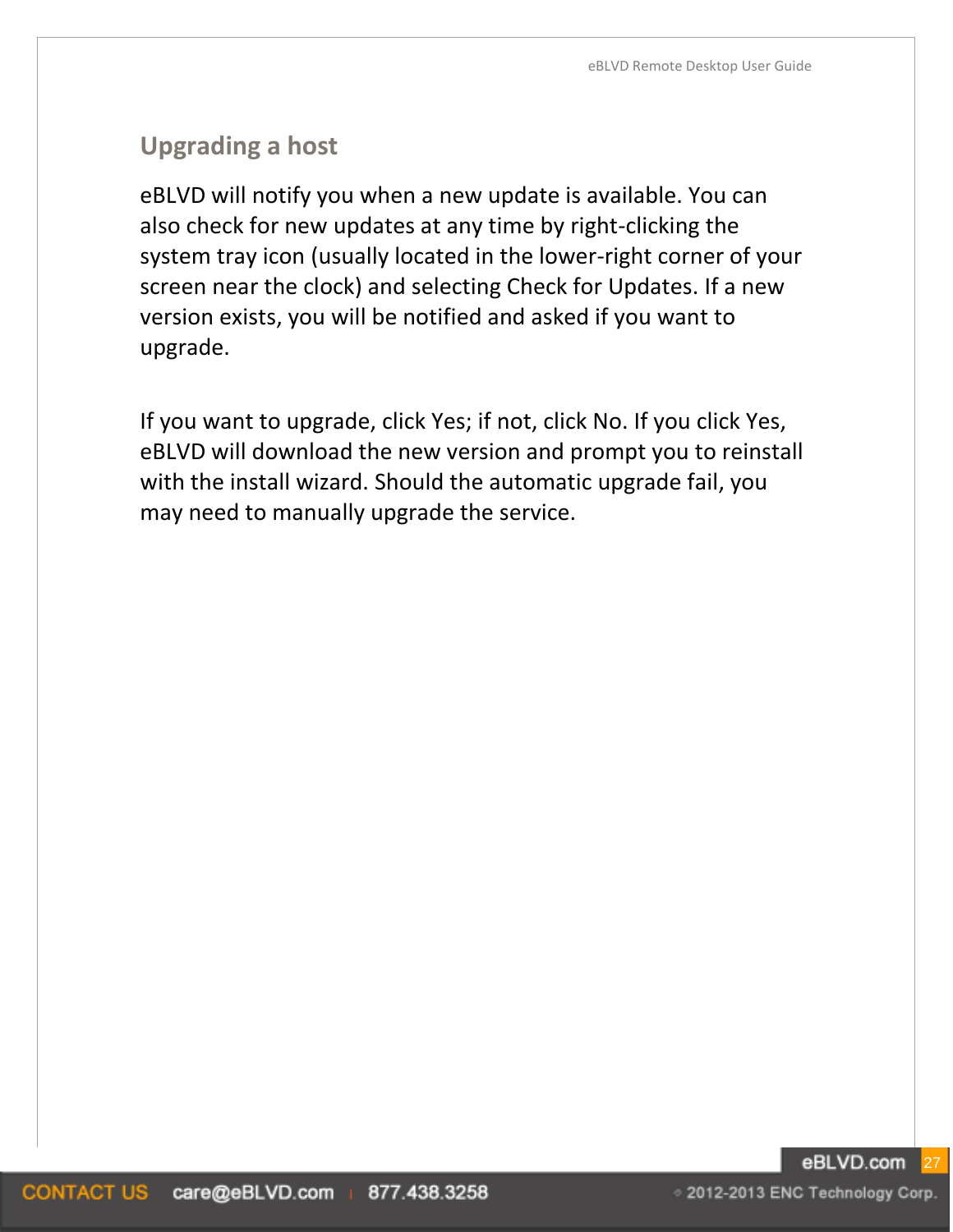# <span id="page-27-0"></span>**Using groups**

Groups are logical collections of hosts. Host PCs can be organized and placed into one or more Groups. Groups are similar to File Folders in Windows, a place to store like items.

**1) To view a group:** select that group from the MY HOST PCs dropdown list.

| Installed Host PCs<br>checked pcs -<br>\$ |                                         | <b>My Host PCs</b>                                | <b>Search Results</b> |
|-------------------------------------------|-----------------------------------------|---------------------------------------------------|-----------------------|
| All-#ABCDEFGHIJKLMNOP                     | RST                                     | My Host PCs<br>All Host PCs                       | Page 1 of 1           |
| oaksmp1                                   | mck<br>Remote Lesktop                   | Recently Installed PCs                            | Adj.                  |
| oaksmp2                                   | mck<br>Remote Desktod                   | PCs Unassigned to a Group<br><b>Deleterman</b>    | Bui                   |
| oaktree                                   | 03<br>Remote Desktop                    | Deleting Soon<br><b>Kiok</b>                      | Bui                   |
| <b>u</b> Oasis1                           | 0 <sup>3</sup><br>Remote Desktod        | <b>Life Fitness</b><br>$\mathbb{F}$<br><b>MLC</b> | Bui                   |
| oceanview                                 | add a descripti<br>Remote Desktod       | <b>Prime Medical</b><br>SendClaim Active          | ess B                 |
| odmhc-pc                                  | add a description<br>Remote Desktop 7.6 | 192.168.1.30                                      | Win 7 Pro (6.1, Buil  |
| = office01                                | add a description<br>Remote Desktop 6.0 | 192, 168, 1.91                                    | Win XP Pro (5.1, Bui  |

**2) To add a Host to an existing group:** Access the Host PCs page, **O** place a checkmark in the box to the left of the Host PC(s) to be added to the group,  $\Omega$  click the "selected PCs" drop down bar, and  $\bullet$  select the designated group name from the drop-list.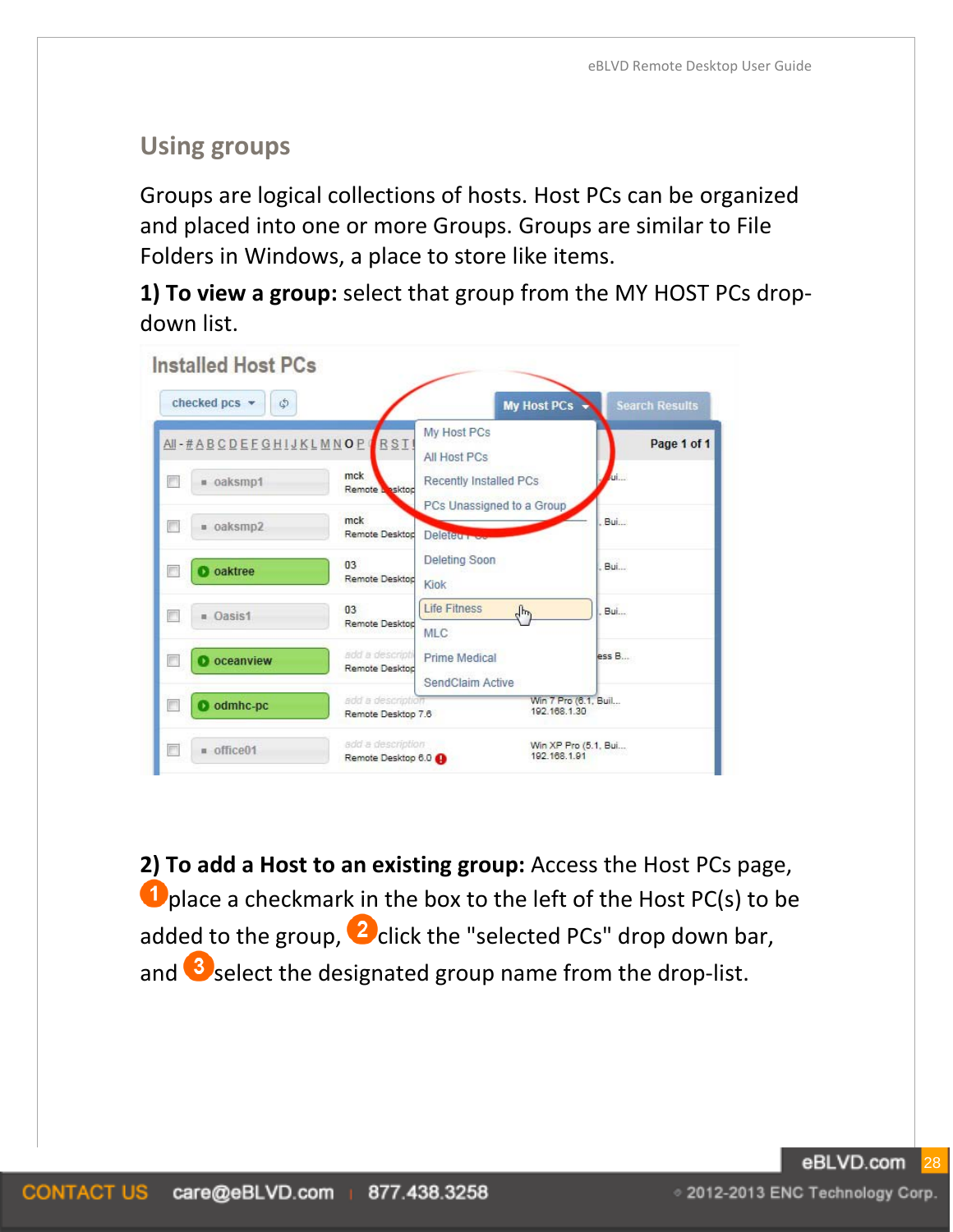| checked pcs<br>٦                         |                                           | My Host PCs $\sim$                    | <b>Search Results</b> |
|------------------------------------------|-------------------------------------------|---------------------------------------|-----------------------|
| <b>Add to Group</b>                      | Create new group                          |                                       | Page 1 of 1           |
| Delete                                   | Deleted PCs                               |                                       |                       |
| F                                        | Deleting Soon                             | Win XP Pro (5.1, Bui                  |                       |
| · oaksmp1                                | Kiok                                      | 192.168.0.120                         |                       |
| = oaksmp2                                | <b>Life Fitness</b>                       | Win XP Pro (5.1, Bui                  |                       |
| П                                        | $\mathcal{L}_{\mu\nu}$                    | 192.168.0.100                         |                       |
| <b>D</b> oaktree<br>$\blacktriangledown$ | MLC.<br>Prime Medical<br>SendClaim Active | Win XP Pro (5.1, Bui<br>192.168.1.103 |                       |
| <b>n</b> Oasis1                          | U5<br>Remote Desktop 6.0                  | Win XP Pro (5.1, Bui<br>192.168.1.105 |                       |
| <b>D</b> oceanview                       | add a description                         | Win Vista Business B                  |                       |
| П                                        | Remote Desktop 7.0                        | 192.168.2.13                          |                       |
| П                                        | add a description                         | Win 7 Pro (6.1, Buil                  |                       |
| odmhc-pc                                 | Remote Desktop 7.6                        | 192 188 1 30                          |                       |
| г                                        | add a description                         | Win XP Pro (5.1, Bui                  |                       |
| n office01                               | Remote Desktop 6.0                        | 192.168.1.91                          |                       |

**3) To create a new Group** (or manage an existing one): <sup>1</sup> Click on the "Manage PC Groups" link from the Toolbox.  $\bullet$  Type the new group name when prompted, click the <sup>3</sup> "Create" button.

|                                                           | <b>Installed Host PCs</b>             |       |        |                         |                                 |  |
|-----------------------------------------------------------|---------------------------------------|-------|--------|-------------------------|---------------------------------|--|
|                                                           | checked $pcs$ $\star$                 | 卤     |        |                         | My Host PCs $\sim$              |  |
|                                                           | AII-#ABCDEFGHIJKLMNOPQRSTUVWXYZ       |       |        |                         |                                 |  |
|                                                           | <b>Manage PC Groups</b>               |       |        | ×                       | n XP Pro (5.1, B                |  |
| Search PCs                                                | $\Omega$<br><b>Create a New Group</b> |       |        |                         | 2.168.0.120                     |  |
| set up this pc                                            | Name: My Newest Group                 |       | create |                         | n XP Pro (5.1. B<br>2.168.0.100 |  |
| <b>Toolbox</b>                                            | <b>Existing Groups</b>                |       |        | $\overline{\mathbf{3}}$ | n XP Pro (5.1, B<br>2.168.1.103 |  |
| <b>Installed Host PCs</b>                                 | Delete Checked                        |       |        |                         | n XP Pro (5.1, B                |  |
| Send Remote Setup Link<br>Connect to a Remote P.C.        | Deleted PCs                           | 0 PCs | Rename |                         | 2.168.1.105                     |  |
| Manage PC Groups                                          | Deleting Soon                         | 3 PCs | Rename |                         | n Vista Business<br>2.168.2.13  |  |
| $25 -$<br><b>Configure Guest Access</b>                   | Kiok                                  | 0 PCs | Rename |                         |                                 |  |
| <b>Configure Cobranding</b><br><b>Account Preferences</b> | Life Fitness<br>٠                     | 1 PCs | Rename |                         | n 7 Pro (6.1, Bui<br>2.168.1.30 |  |
| <b>Additional Information</b>                             | <b>MLC</b>                            | 7 PCs | Rename |                         | n XP Pro (5.1, B<br>2.168.1.91  |  |
| <b>Document Library</b>                                   | Prime Medical<br>٠                    | 0PCs  | Rename |                         |                                 |  |
| <b>FAQ</b>                                                | ٠                                     |       |        | close                   | n XP Home (5.1)<br>2.168.1.4    |  |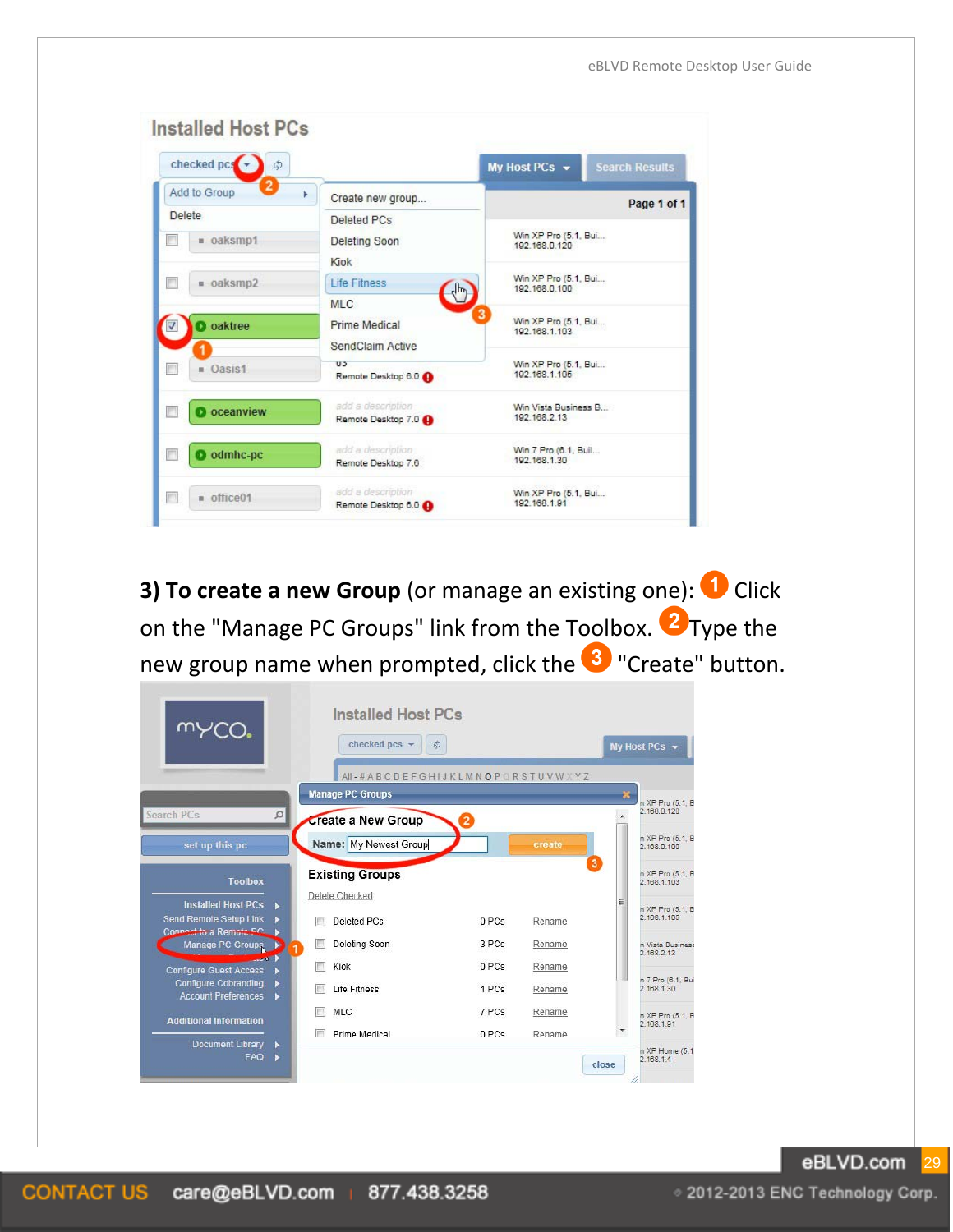#### **Guest access**

Your eBLVD account may provide for guest access - a co-branded portal page in which guests can access one or more of your Hosts.

Guests can not set up hosts, groups, users, or otherwise administer the account.

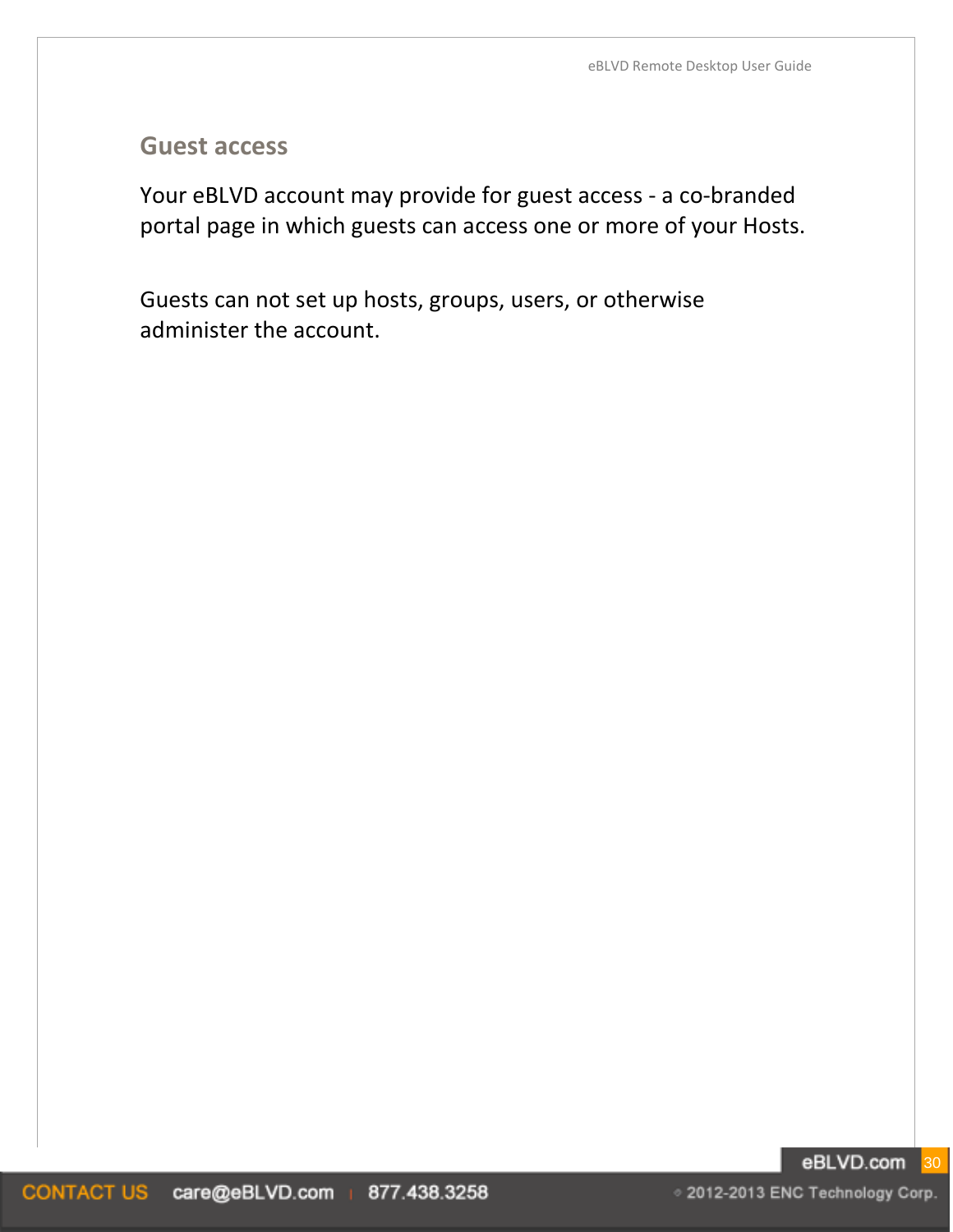# **Outlook plug-in**

For convenience, you can add an eBLVD Login option to Microsoft Outlook, allowing eBLVD account access with a single click.

**U** Note: Outlook integration requires Microsoft Outlook 2000 or later.

#### **To install the Outlook Add-In:**

- 1. Close Microsoft Outlook.
- 2. Click the Outlook Add-In link under TOOLBOX.
- 3. Click the Install Software button on the left side of the page.
- 4. Once the installation is complete (the progress bar will automatically close once it reaches 100%), open Microsoft Outlook.
- 5. Click the "eBLVD Login" button.
- 6. Enter in the Username and Password for the eBLVD account. To be logged in automatically, place a checkmark next to "Remember Password" and click OK.

**Access eBLVD from MS-Outlook or Lotus Notes:** From your email application, click the "eBLVD Login" button, then sign in to eBLVD.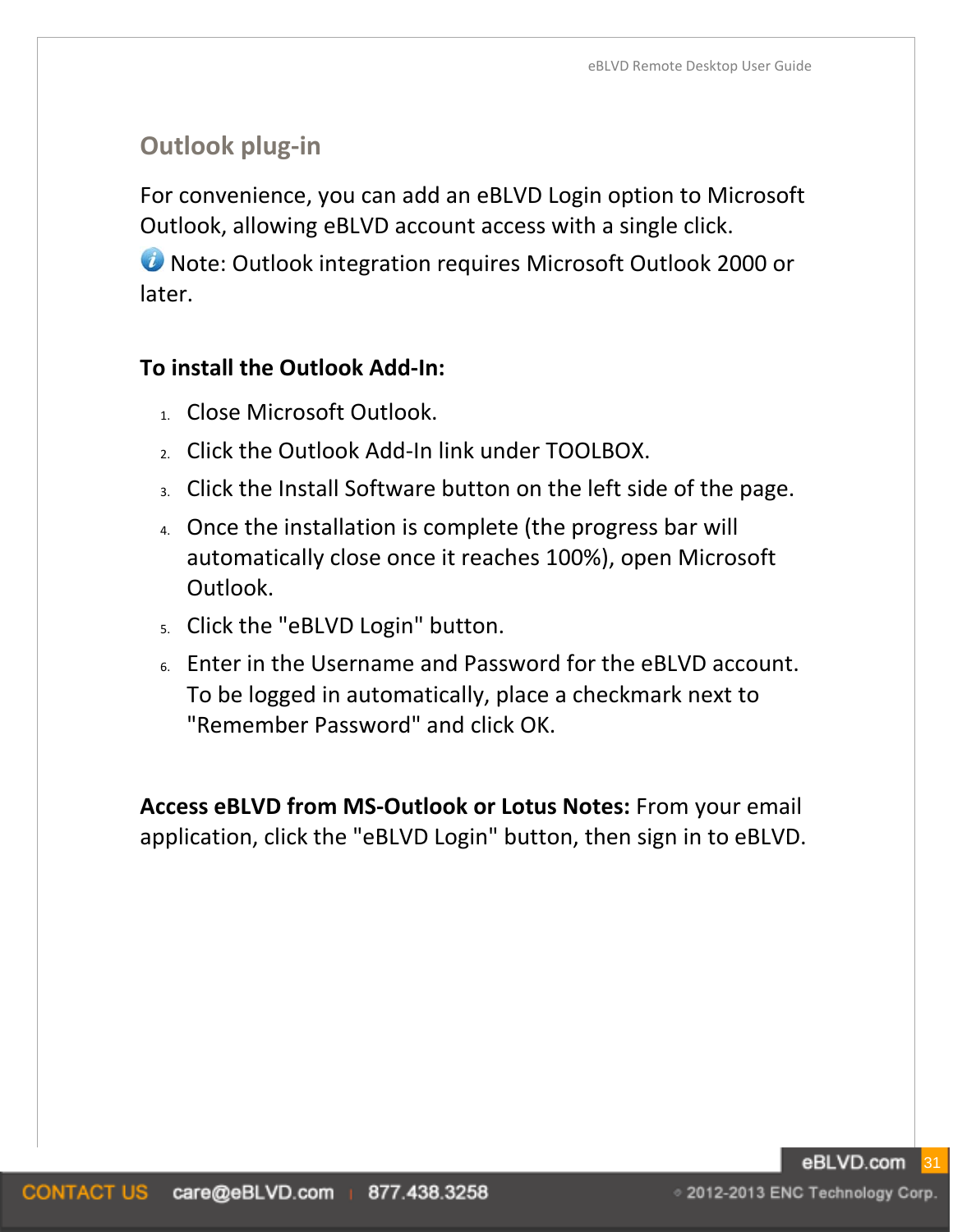# **Reporting**

#### **Connection Report**

This report allows you to analyze trends by Host PC for a given time period. Simply click "Connection Report" icon to the right of the Host Name from the Hosts page.

| <b>Installed Host PCs</b>                                   |                                              |                                       |                       |
|-------------------------------------------------------------|----------------------------------------------|---------------------------------------|-----------------------|
| checked pcs<br>Φ<br>٠                                       |                                              | My Host PCs $\rightarrow$             | <b>Search Results</b> |
| AII - # A B C D E F G H I J K L M N O P Q R S T U V W X Y Z |                                              |                                       | Page 1 $2$            |
| П<br>$= d7$ crnc1                                           | add a description<br>h<br>Remote Desktop 6.9 | Win XP Pro (5.1, Bui<br>192.168.1.13  |                       |
| <b>O</b> dabhi1                                             | 03, Nutan Dabhi<br>Remote Desktop 5.3        | Win XP Pro (5.1, Bui<br>192.168.1.200 |                       |
| г<br>$=$ dabhi2                                             | add a description<br><b>Remote Desktop</b>   | Win XP Pro (5.1, Bui                  |                       |

Once you input your date range, the report will display the dates, times and duration of all connections.

**More reports are forthcoming...**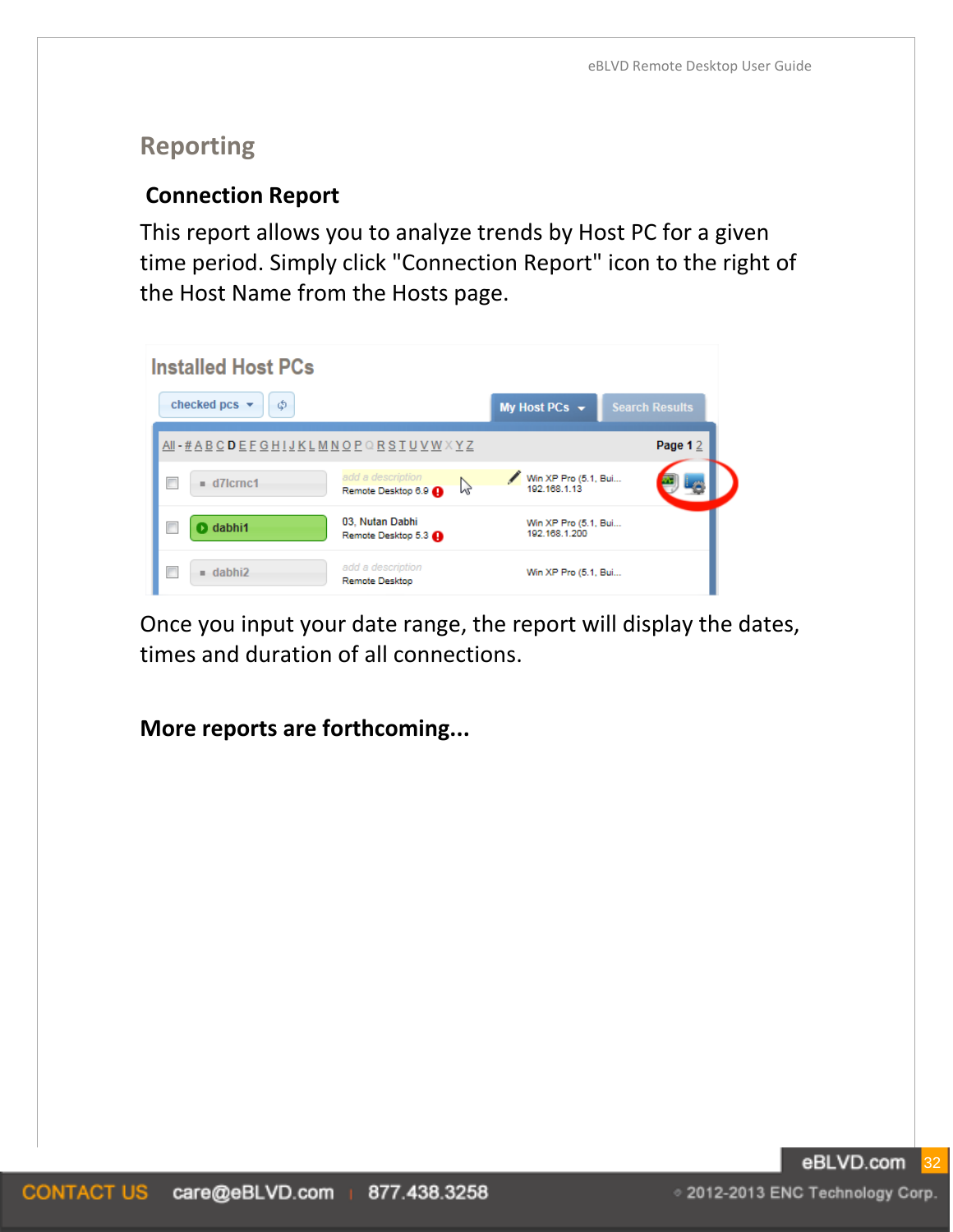#### **User accounts**

eBLVD Remote Desktop® has been developed with both small and large support organizations in mind.

Smaller organizations can do well with a simple account of a single Administrator and list of Host PCs. For more complex organizations, you can configure the Corporate Edition to mirror your organization by setting up access for multiple Administrators and/or Users, as well as set up global configuration parameters for your Company.

## **Administrator Role**

An Administrator manages one or more Users, and is responsible for creating and maintaining additional Users as well as setting preferences for the account. The Administrator is the only user allowed to make global configuration changes, such as cobranding, or allowing Users to view each other's Host PCs. Administrators can also view and connect to any Host PC assigned to their own account, or to their User's accounts.

#### **User Role**

A User is one or more persons who require remote access to a host or host(s). A User must belong to an Administrator account, and his permissions are determined by the Administrator. Users are identified by a username, password, full name, and email address.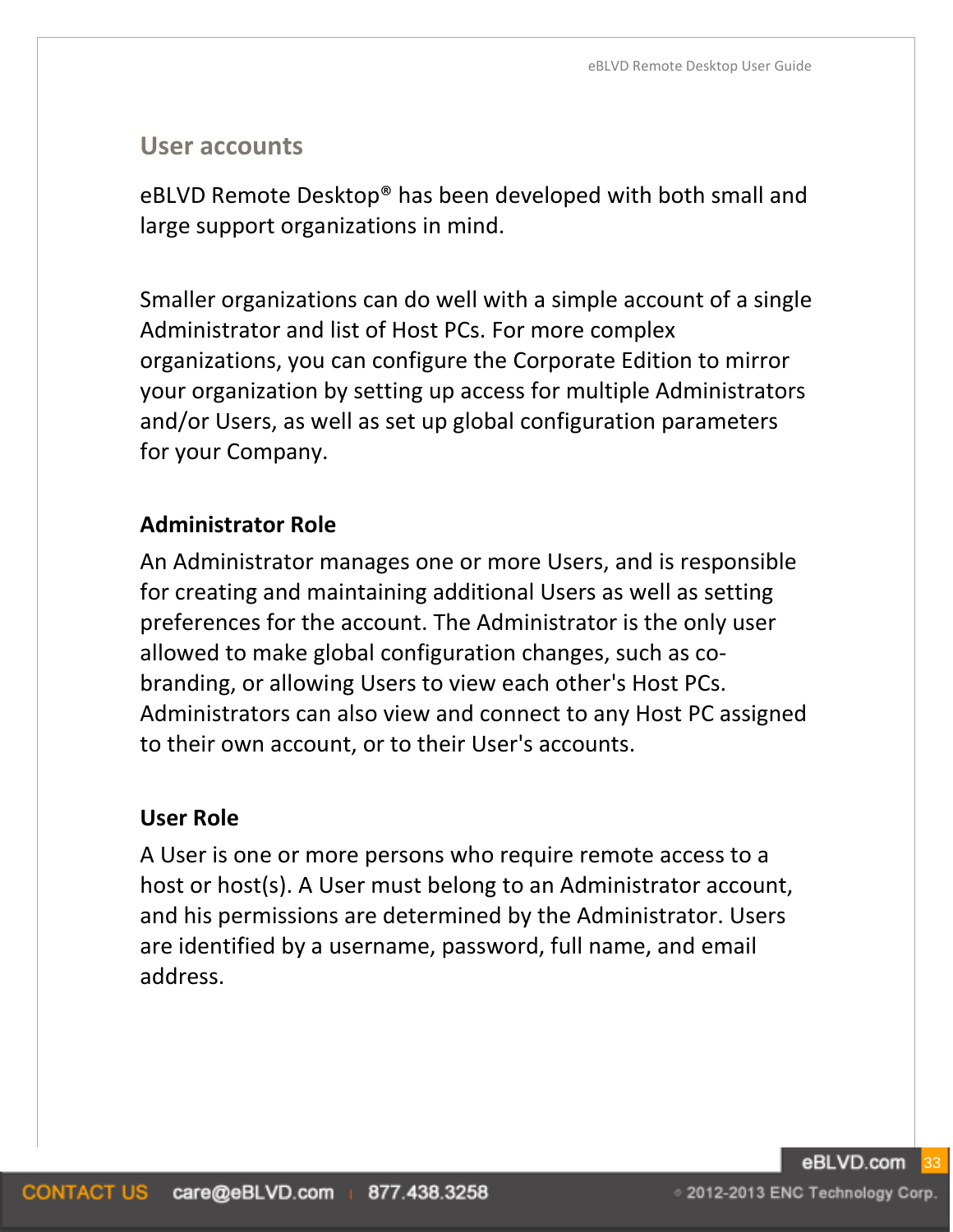An Administrator can disable a User's account at any time, meaning the User can no longer log in, and therefore can no longer access Host PC(s).

#### **User Permissions**

The Administrator defines the permissions that apply to all Users within that account. The permissions are:

- Allow Users to create their own PC groups
- Allow Users to view PCs in other User accounts
- Allow Users to report on PCs in other User accounts
- Allow Users to install the Outlook Add-In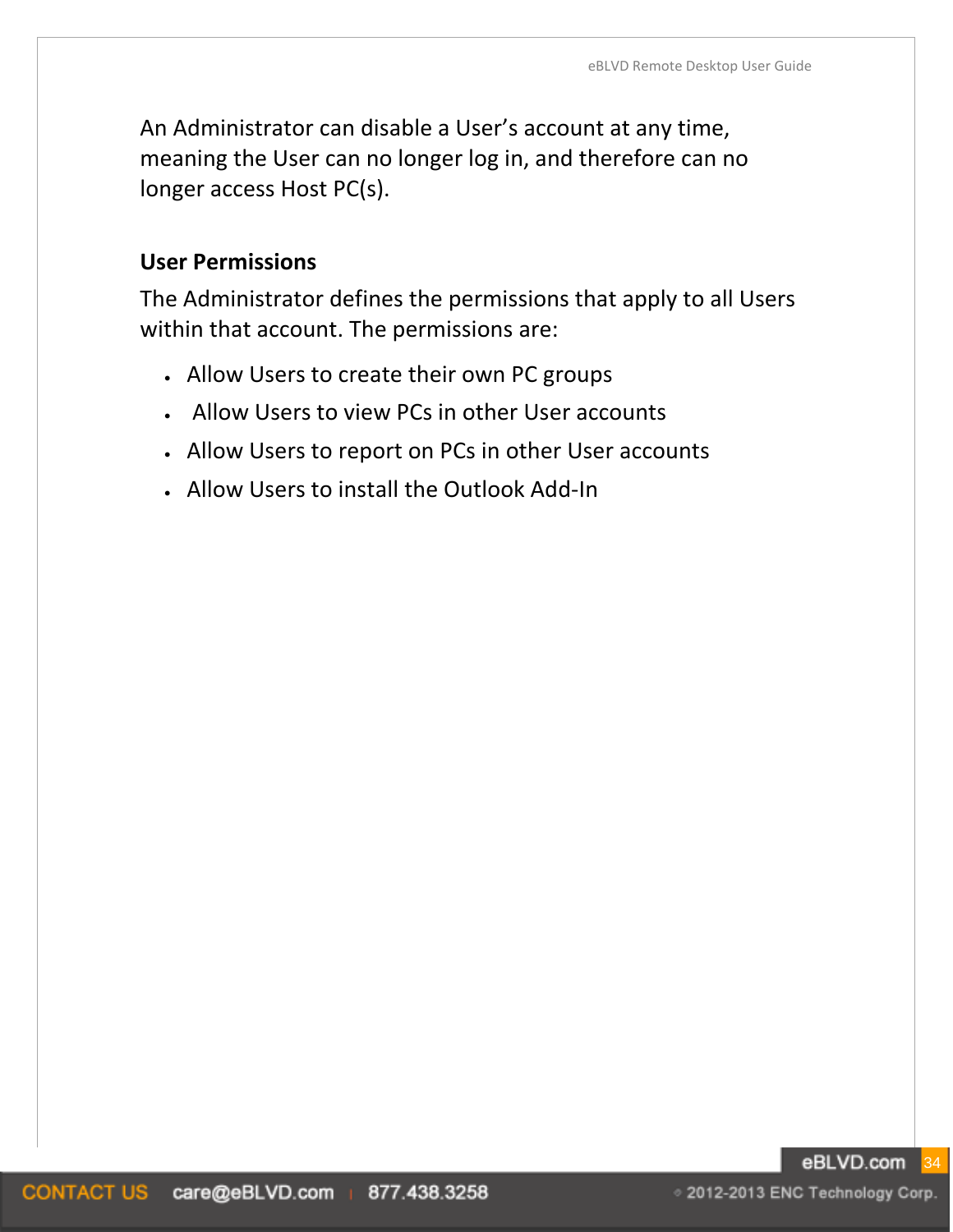# **Global account preferences**

Global preferences are Administrator settings that control the visual and functional aspects of the service. The Global preference options are:

- **Configure co-brand settings**: This is where you configure settings to make all pages on eBLVD look like your own web site.
- **Default start page**: Here, you set the default page you will be taken to after logging in to your account.
- **Default page length**: If you have more hosts than can fit on a single web page without scrolling, you can set this value to allow only a fixed number of hosts listed at one time.
- **Default tab:** You can choose to initially display your complete host listing, or only recently set up hosts.
- **Default group:** If you have multiple groups set up, you can choose to initially display the hosts in a given group.

**U** Note: These settings are optional, and only need to be set initially, and any time your needs change.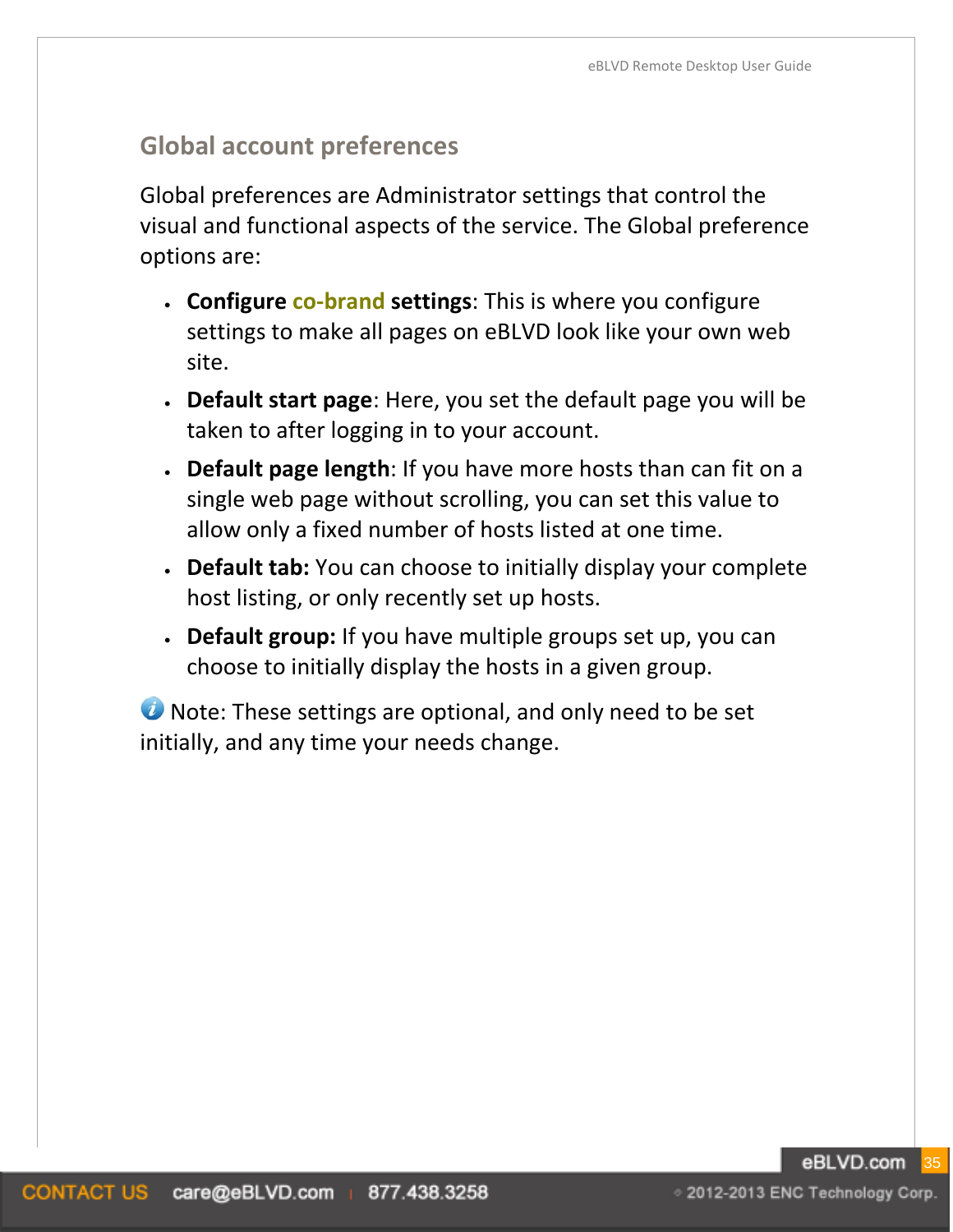# **Security considerations**

eBLVD Remote Desktop provides stringent built-in security features that allow you to confidently access your PC from anywhere. For additional security, here are a few things you can do.

#### **Keep Your Account and Host Password Secure**:

Although eBLVD has best-of-breed security features, maintaining password security is the best way to protect your eBLVD account and host PC.

- Don't share your password with anyone, and change your account password regularly. You can change your account password after signing in to your account by clicking "My Account".
- eBLVD requires that your passwords have at least six characters. When choosing your passwords, do not use common or easily guessed words. For the highest level of security, your account password and host PC password should be different.
- When using shared or public computers, exercise special care by not using eBLVD's "saved password" feature to log in automatically. Additionally, you should not use the Web browser's "auto complete" feature.

#### **Protect Your Host PC When Disconnecting:**

- Use the Lock PC feature to prevent others from using your host PC when you disconnect.
- Make sure to completely disconnect when you are finished by closing the Client Viewer and logging out of the eBLVD Web site.

eBLVD.com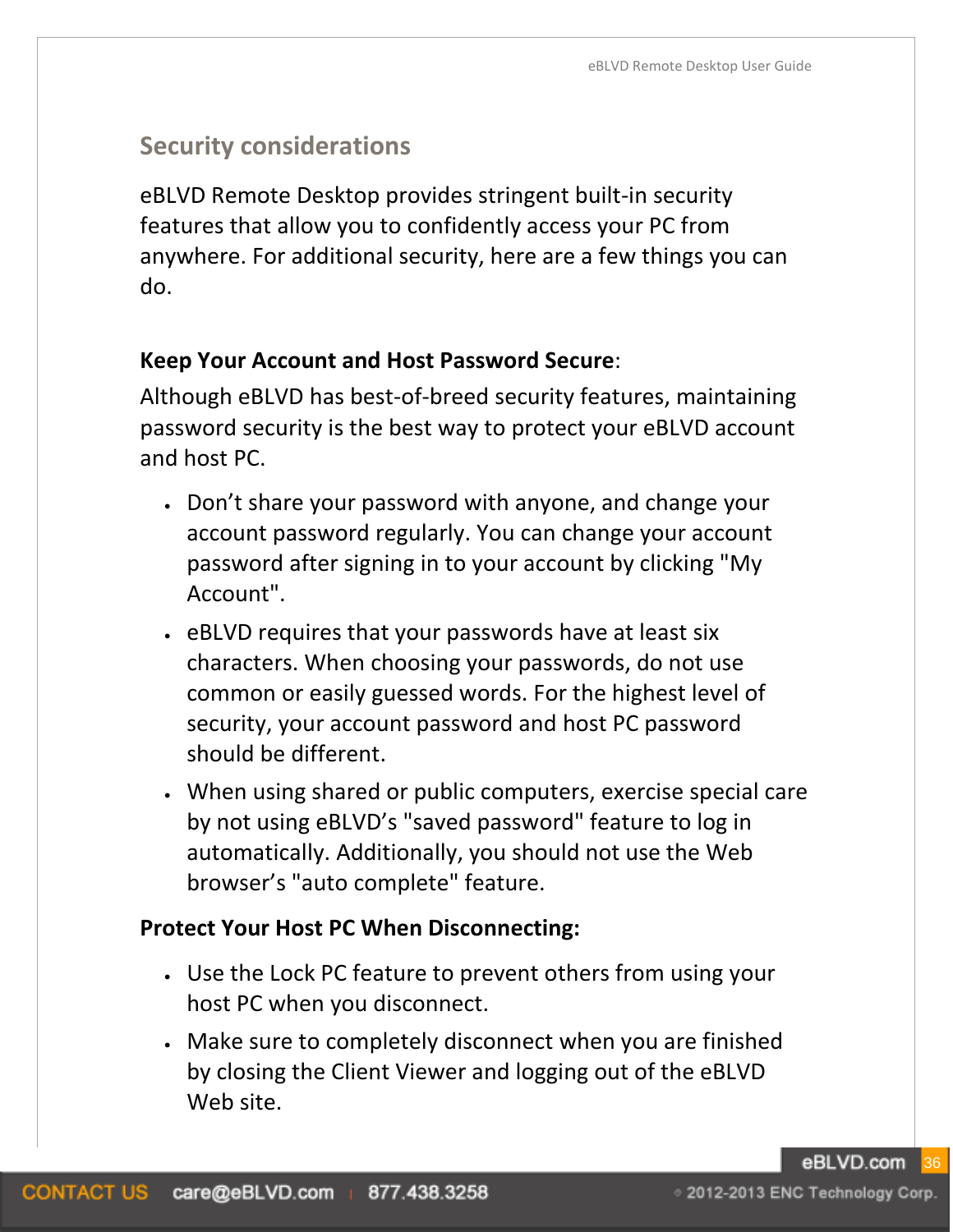• When you disconnect, remember that if you do not close the programs you were last working on, they will remain visible the next time you access your host PC. Make sure to close any sensitive documents or programs before you disconnect.

#### **Protecting the data stream:**

- eBLVD uses built-in 128-bit SSL encryption so that all your data — including screen images, file transfers, keyboard and mouse input and chat text — is fully encrypted from end-toend.
- The encryption key is unique for each connection and is based on a random bit sequence.
- It is impossible, even with the most sophisticated technology, to intercept the data necessary to decode this encryption. This ensures that transmissions cannot be intercepted or compromised in any way.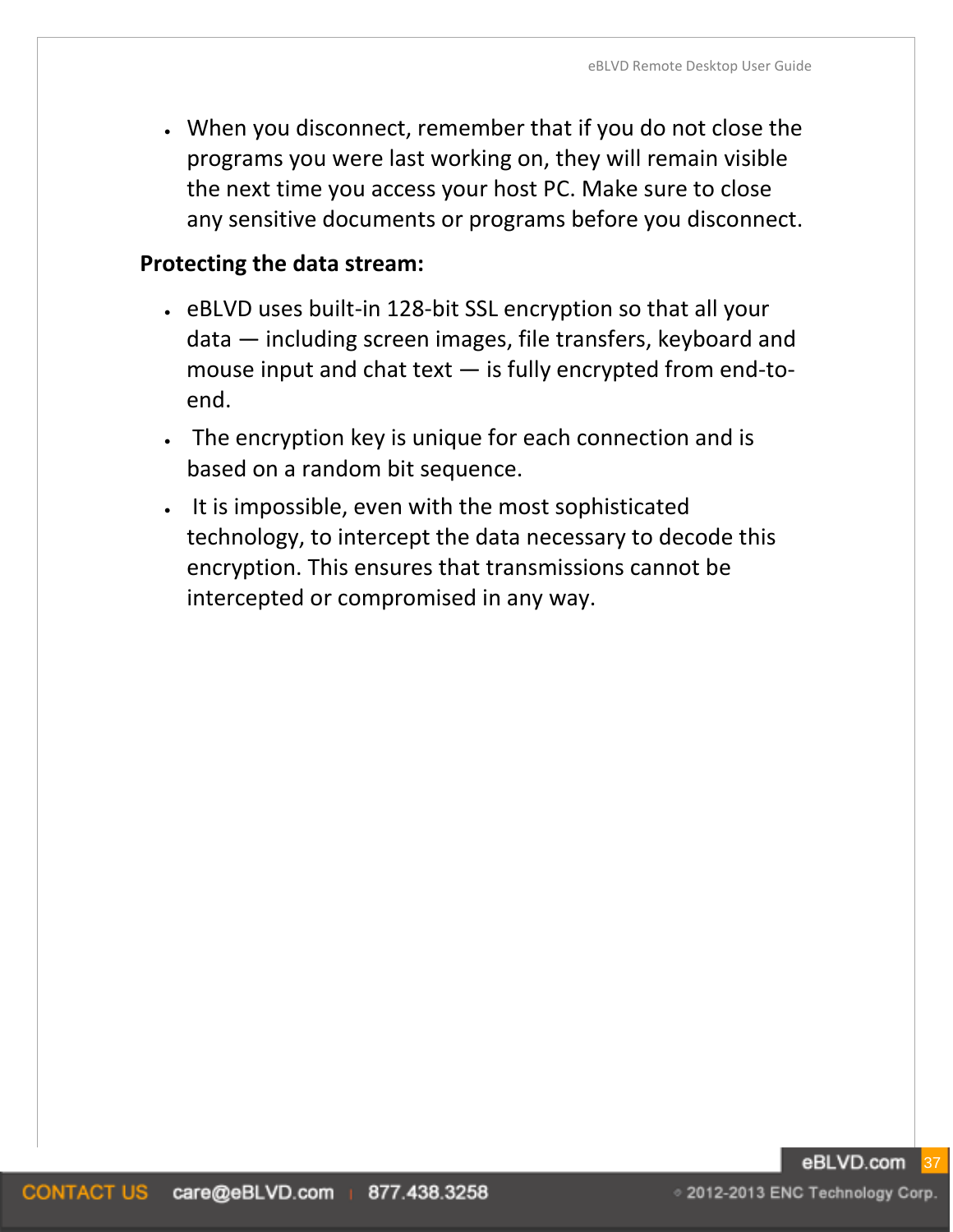# **FAQ and troubleshooting**

#### **I've forgotten my password**

To retrieve or change the password for your online account, click [here](https://www.eblvd.com/getPassword.aspx) to obtain an email link to reset it. If you've forgotten the password for a Host PC, you will need to re-install the host software on that machine.

#### **I need help with Session Recording**

Session Recording is currently available from the Client Toolbar on the local side. To begin recording a session, click the "Record Session" button on the gray toolbar across the top of the eBLVD Client (the window displaying the Host PC's desktop). An .avi file will be created containing video only, but audio may be edited in later. View our [Session Recording Guide.](http://www.eblvd.com/pdf/sessionrecord.pdf)

#### **I need help setting up my Co-branding**

All pages of eBLVD can display your logo, colors and contact info. To configure your cobrand settings, click the "Configure Cobranding Preferences" link on the "Configure Preferences" page of your Remote Desktop Center.

#### **Complete FAQ and Knowledge Base**

**Click [here](http://www.eblvd.com/faq.aspx?category=4) to access our complete FAQ and Knowledge Base...**

◎ 2012-2013 ENC Technology Corp.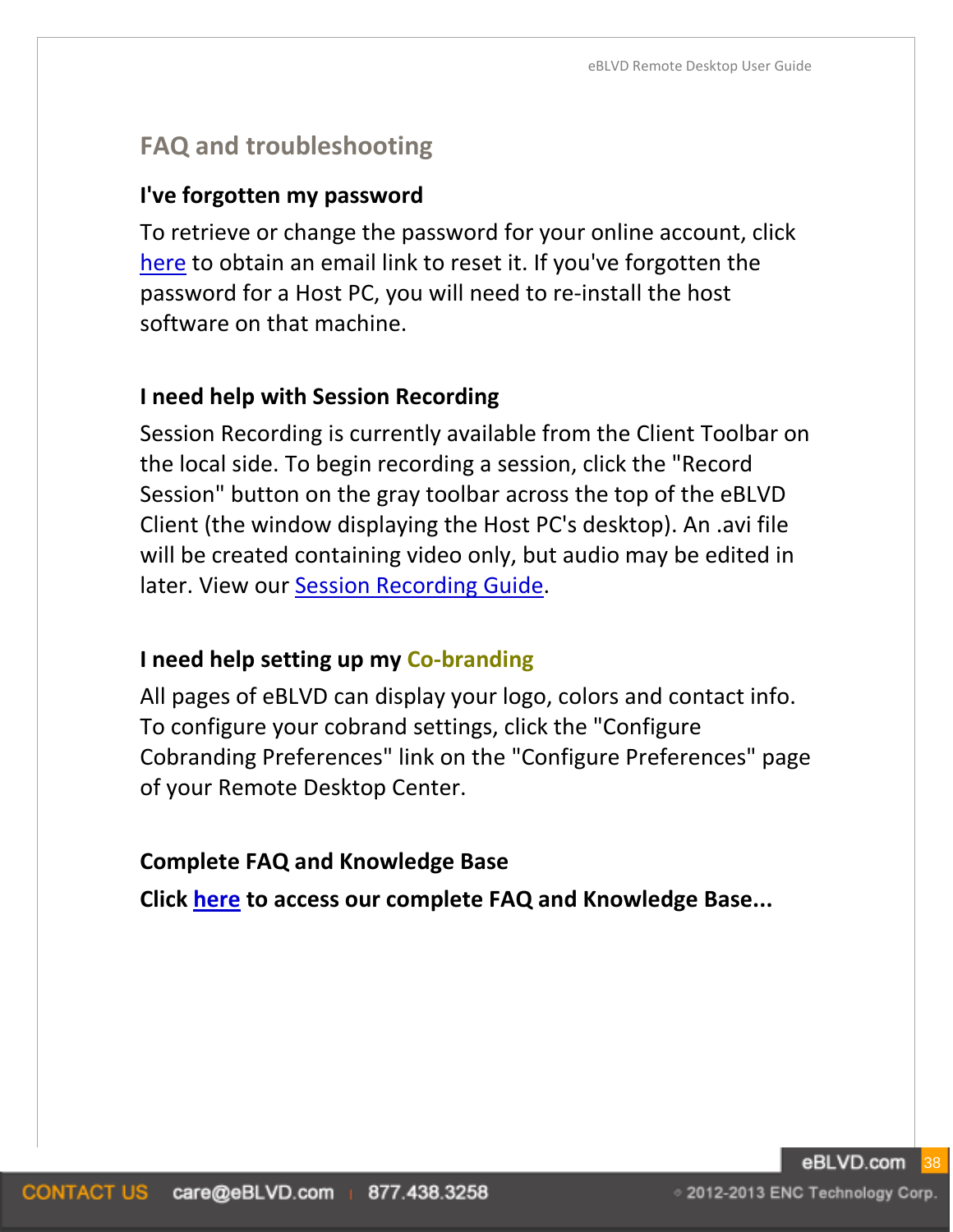# **Product features**

- **Automatic Setup:** Plug-in automatically launches, installs and configures itself. No restart required. Even novice users can be ready to go in minutes.
- **Intuitive User Interface:** Easy-to-learn web interface enable you to get started in seconds without training.
- **Universal Viewer:** When you connect to your PC, the Viewer window launches automatically, allowing you to view and control your PC from another. Viewer software installation is not required.
- **File Transfer**: Transfer any type of file or folders between computers.
- **True 24-Bit Color**: Broadcast your desktop in true **24-bit color**.
- **Desktop Session Recording and Playback**: Allows you to record and play back sessions for training or later reviews.
- **Chat Window**: Text-chat in real-time with your remote viewer during a session.
- **Copy and Paste:** Copy and paste text between computers. This simplifies the transfer of content between PCs.
- **Unattended Access:** Access PCs and servers after hours for maintenance and troubleshooting without service interruption.
- **Encryption and Security:** All data transmission is protected using end-to-end 128-bit SSL, dual passwords and connection auditing.
- **Flexible Licensing**: Purchase only the licenses you need today and add additional licenses as you need them.

eBLVD.com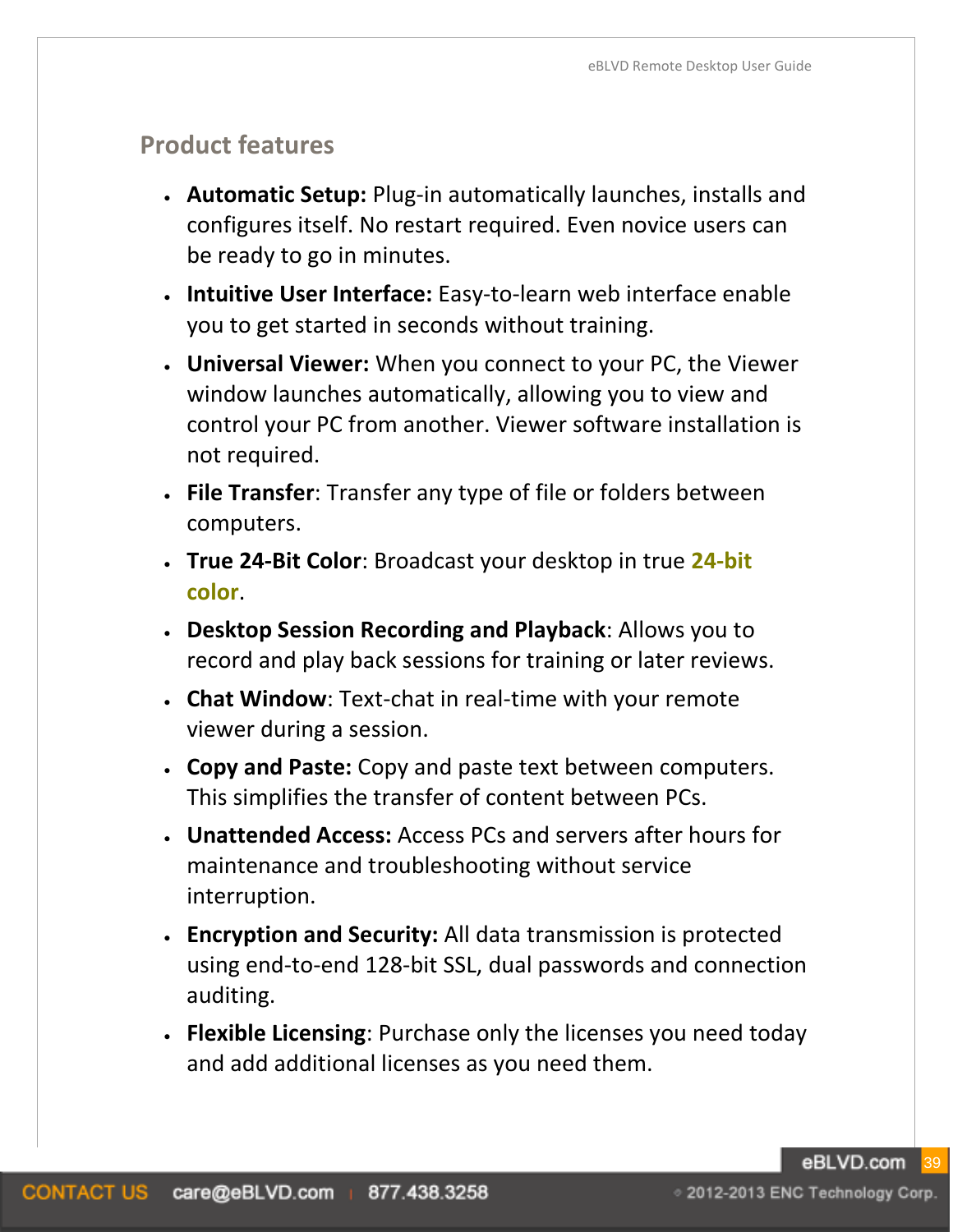• **Corporate Edition** - Comprehensive administrative tools and portal access.

#### eBLVD.com 40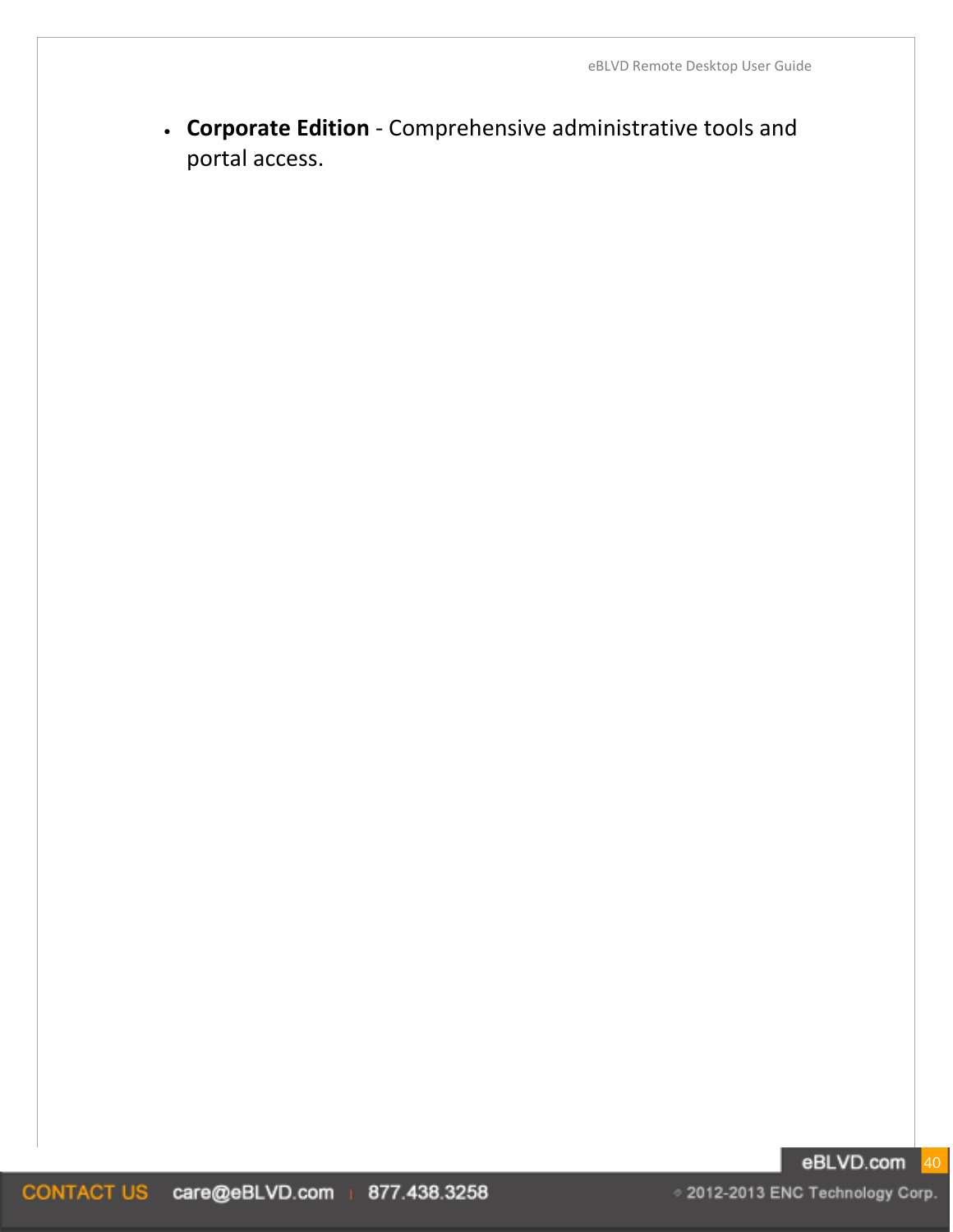# **Security**

eBLVD Remote Desktop® addresses your security concerns:

- There is no need to open any extra ports on your corporate or personal **firewall**, as all communication between the **Host PC** and the **Client PC** make use of standard web protocols (HTTP and HTTPS).
- An encrypted end-to-end connection is established between the Host and Client, using established Internet protocols (128-bit **SSL**).
- Remote access is authenticated using dual strong passwords.
- Once the session has ended, all rights to access the host's PC are removed.
- The Remote Desktop management model makes it possible to limit specific functions. For example, the owner can determine if a Remote Viewer or Guest can control the keyboard, record, or pass files during a session.
- Session connection data is recorded to provide an audit trail of all connection data, including time-stamp and IP address logging.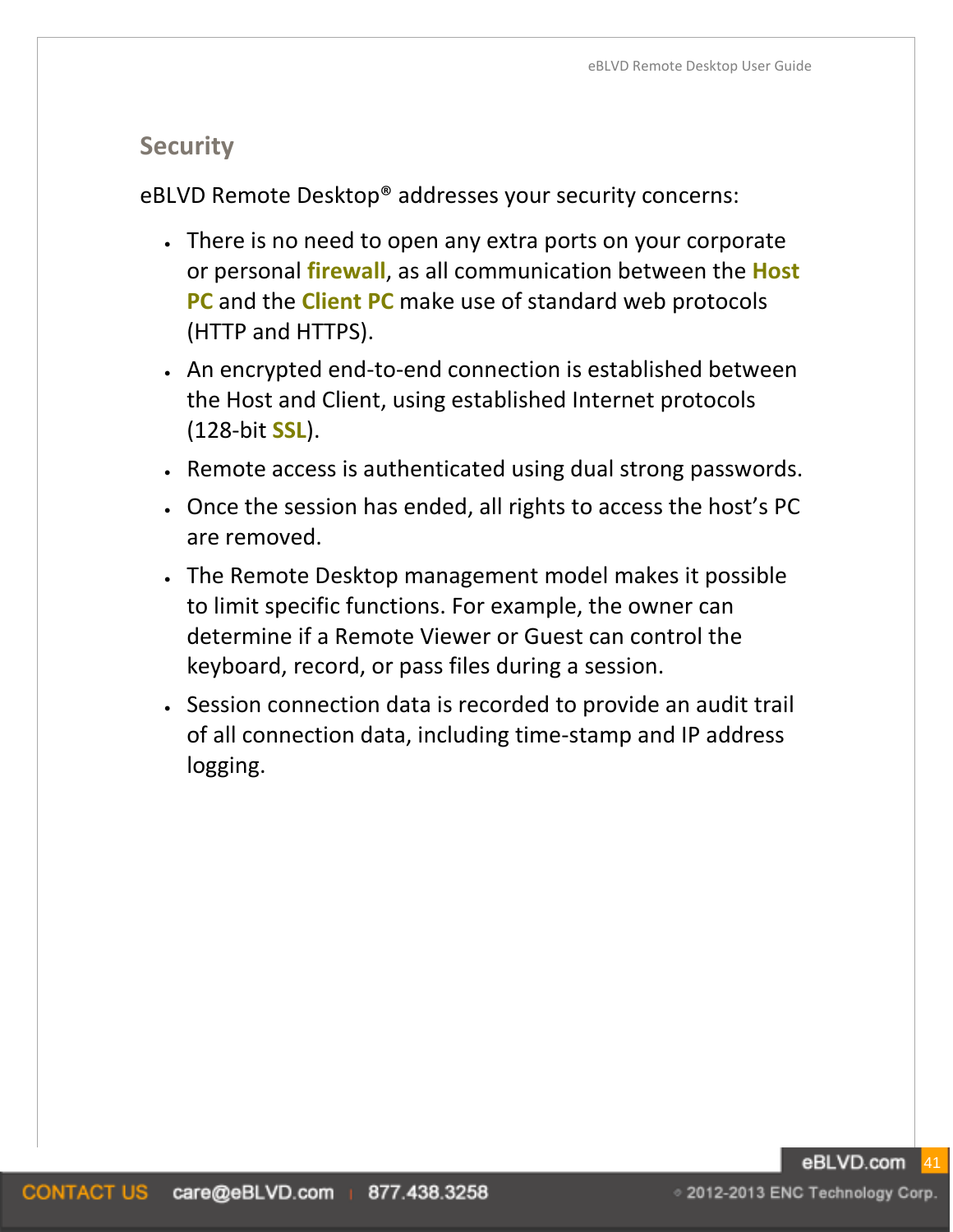# **System requirements**

There are some minimum system requirements for the Host and the Client PCs, which are as follows:

#### **Host PC**

- Microsoft Windows 95, 98, ME, 2000, XP, Server 2003, 2008, Vista, or 7.
- A working Internet connection (minimum recommended speed 56Kbits/sec.)
- Internet Explorer 5.5 or later, with support for 128-bit **encryption**. Mozilla-based browsers that are compatible include Firefox 1.5 or later, and Mozilla 1.7 or later.
- For Outlook Integration: Microsoft® Outlook® 2000 or later
- For Lotus Notes<sup>®</sup> Integration: IBM® Lotus Notes<sup>®</sup> Version 6.5 or later

# **Client (remote) PC**

- Microsoft Windows 95, 98, ME, 2000, XP, Server 2003, 2008, Vista, or 7.
- A working Internet connection (minimum recommended speed 56Kbits/sec).
- A web browser that supports 128-bit **encryption**. Note: The speed of file transfers, among other things, is determined greatly by the speed of the Internet connection, we recommend a minimum upload capacity of 128Mb/s.
- A PC video player such as Media Player, Real Player, or equivalent (if session recording is enabled).

eBLVD.com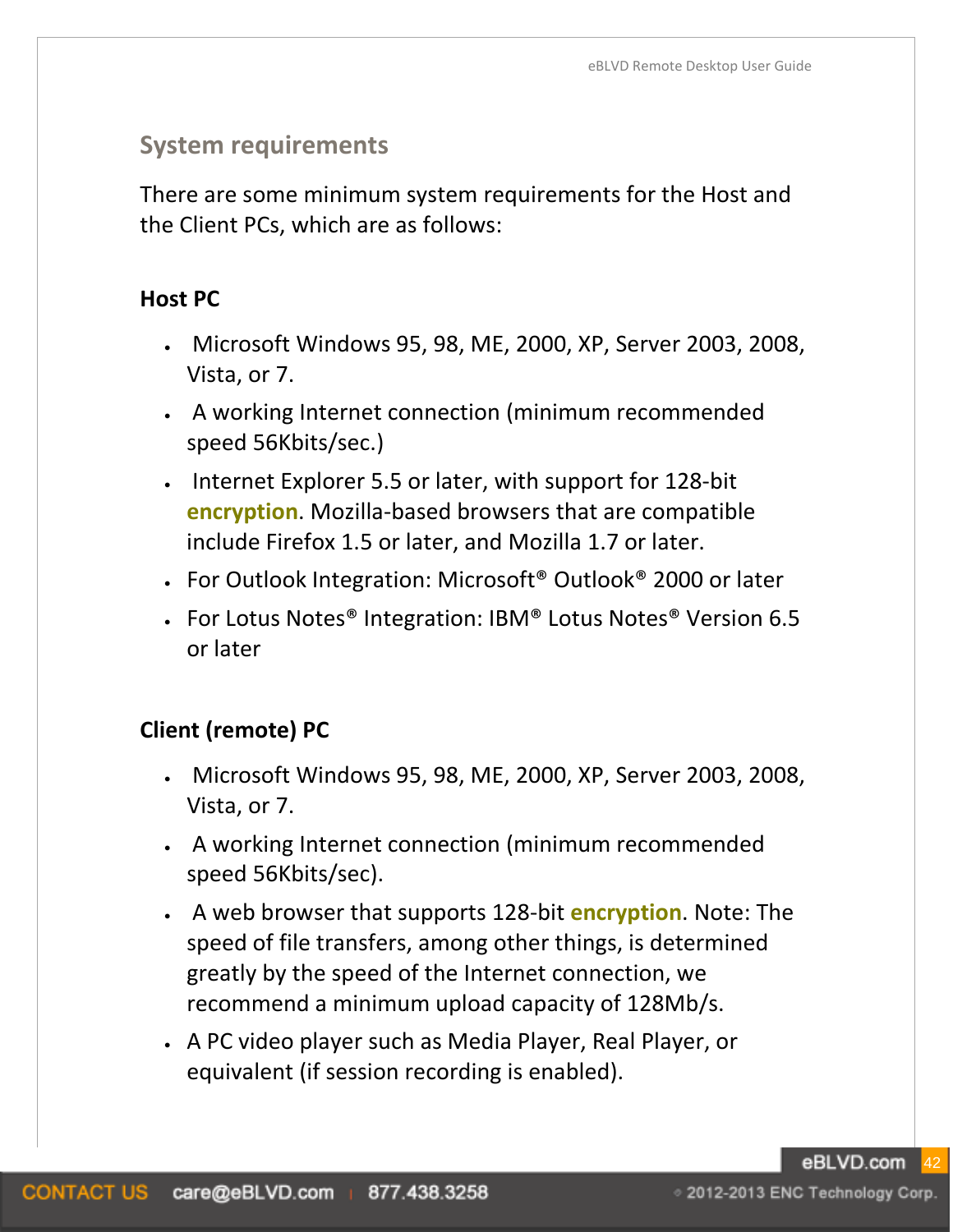- For Outlook Integration: Microsoft® Outlook® 2000 or later
- For Lotus Notes® Integration: IBM® Lotus Notes® Version 6.5 or later

#### eBLVD.com 43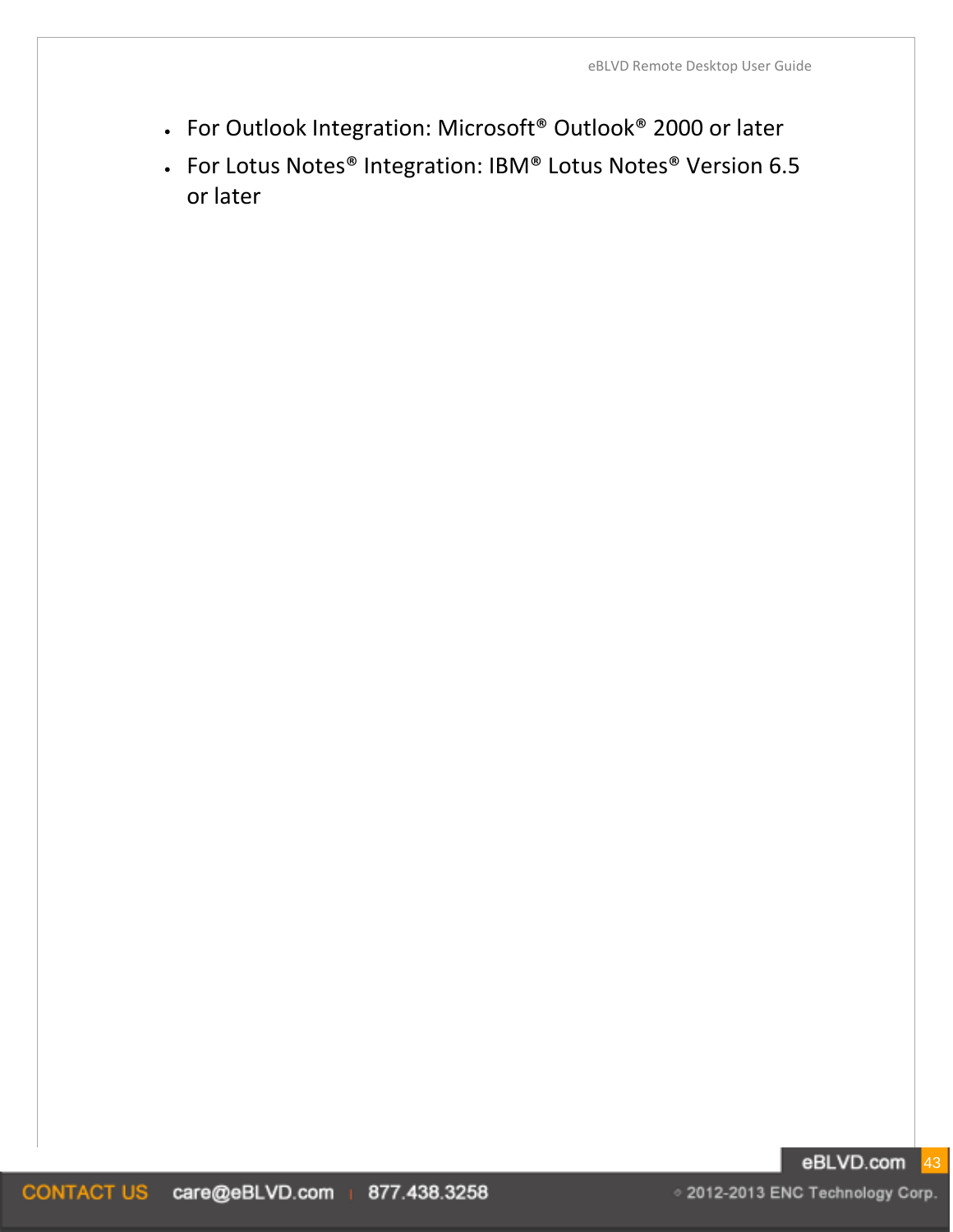# **Terminology**

Throughout this guide we will use various terms. Some definitions are listed here in alphabetical order:

- **Account Administrator -** A user who has the authority to create, maintain and monitor one or more remote Hosts.
- **Account Password** An account password is what you use to log in to the eBLVD Web site. It must be at least six characters. You will use your account password to log in to eBLVD, set up, and access host PC(s).
- **Client PC**  A client PC is the computer used to access a host PC. It can be any Internet-connected PC, located anywhere in the world.
- **Co-branding** An eBLVD account can be co-branded to display the Host PC owner's company or personal logo and colors. When this has been set up, you will see your logo and colors, instead of the eBLVD brand when you access eBLVD.
- **Copy and Paste -** The ability to copy and paste text between PCs. This simplifies the transfer of content between PCs.
- **File Transfer** The tool to transfer files or folders between computers.
- **Guest Mode** A guest may be allowed to access a host PC. In guest mode, the owner of the host PC must "Accept" the guest's request to connect and optionally control the host. The owner can always prohibit a guest from controlling the keyboard and mouse.
- **Host PC-** The host PC is the computer you will want to access from a remote location. The PC first has to be set up for remote access via the eBLVD web site. The host PC is a unique and specific computer.

eBLVD.com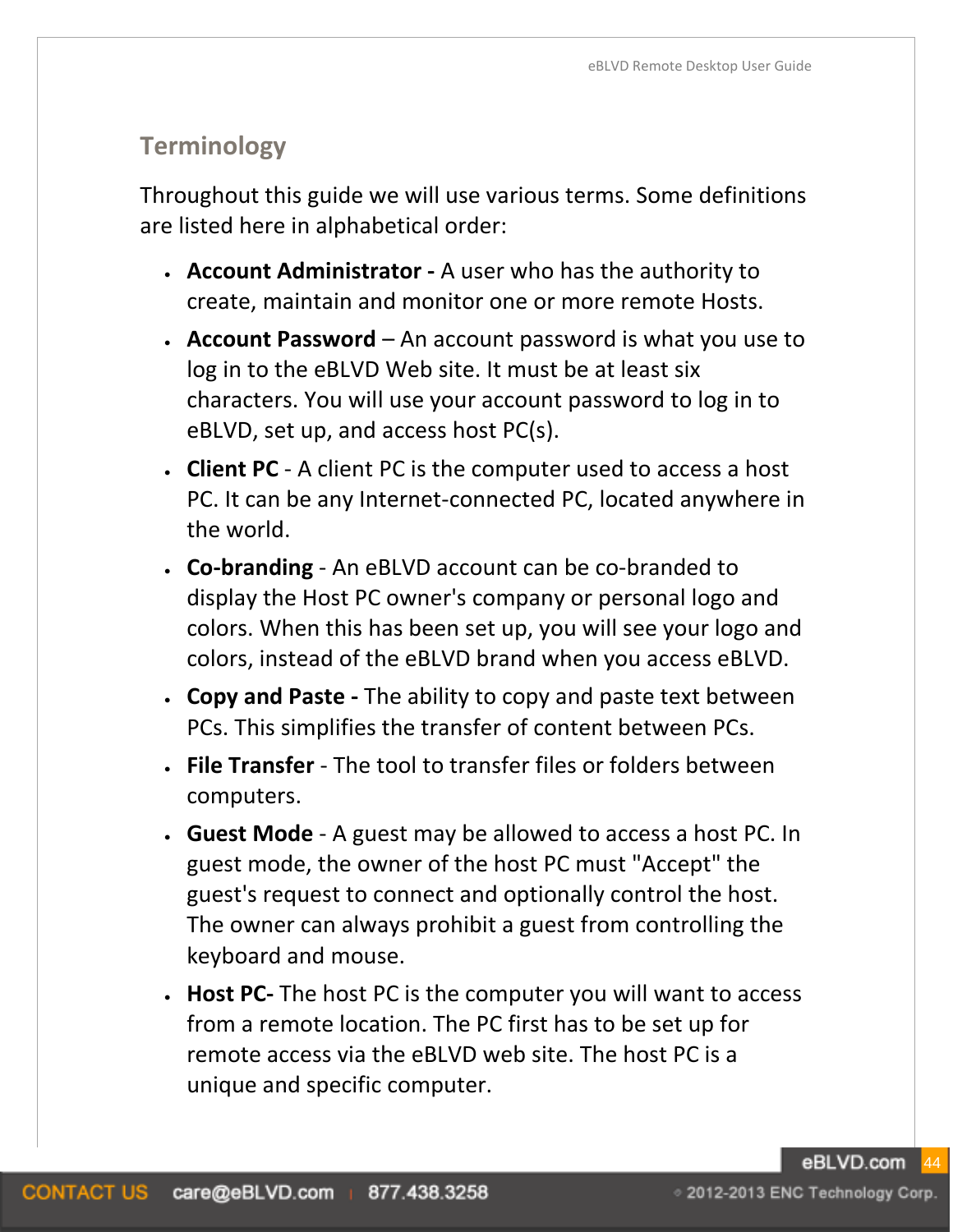- **Host Applet -** A small piece of web software that provides the functionality necessary for connecting to a PC over the Internet.
- **Password**  Your account password is what you use to log in to the eBLVD Web site. A Host PC password allows access to a specific PC. Passwords must be at least six characters.
- **Remote Control** Taking control of the keyboard and mouse on a Host PC.
- **Remote Viewer -** The Viewer is the window displayed on the remote (client) PC in which the host desktop or shared application appears. The Viewer Window has its toolbar.
- **Report**  An overview of one of many areas of performance over a specified time period.
- **System tray icon** The eBLVD system tray icon is used to access features of eBLVD and to provide status of the eBLVD service.